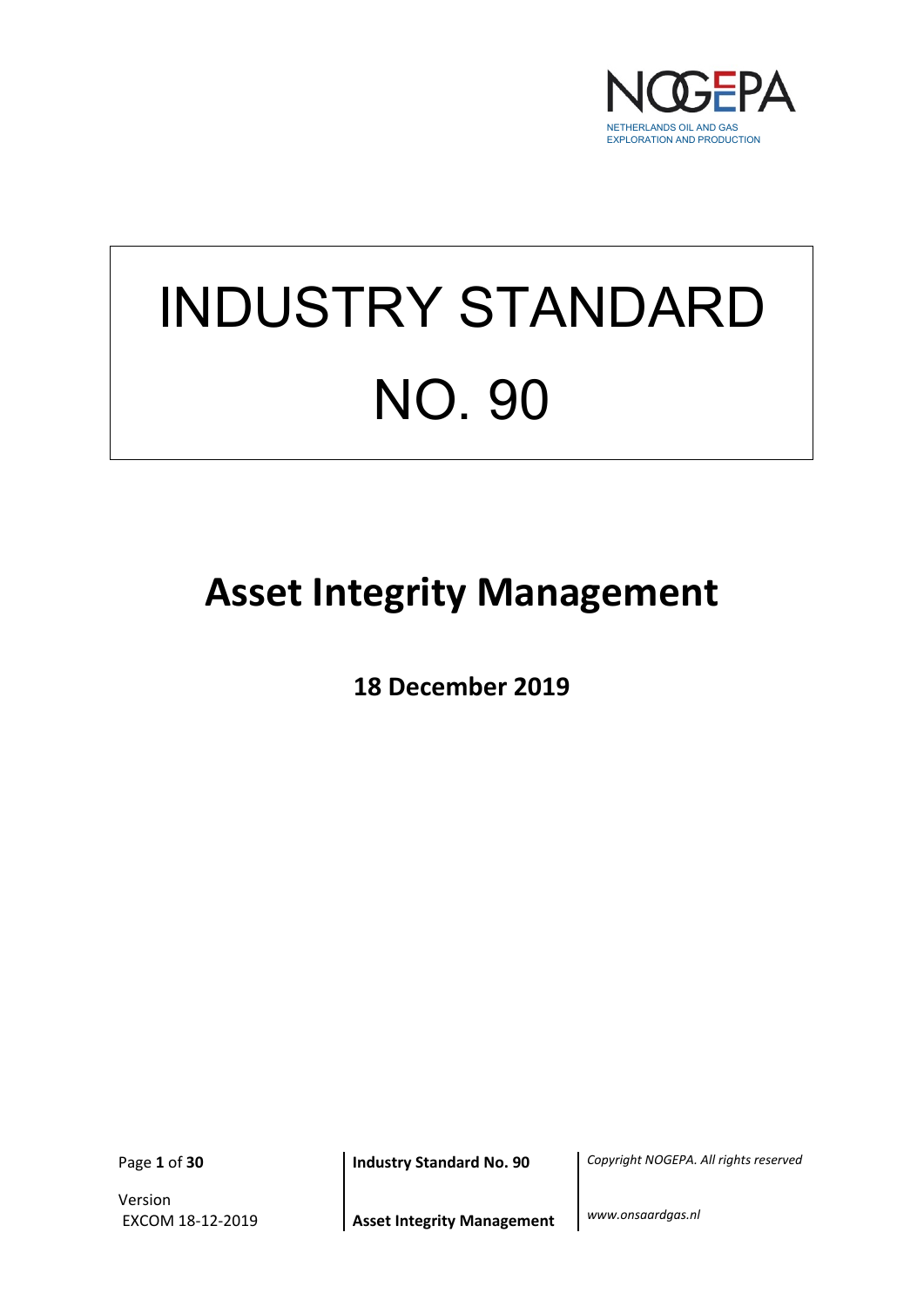

### Index

| 1. |       |  |  |
|----|-------|--|--|
| 2. |       |  |  |
|    | 2.1   |  |  |
|    | 2.2   |  |  |
| 3. |       |  |  |
|    | 3.1   |  |  |
|    | 3.2   |  |  |
|    | 3.3.1 |  |  |
|    | 3.3.3 |  |  |
|    | 3.3.4 |  |  |
|    | 3.3.5 |  |  |
|    | 3.3.6 |  |  |
| 4. |       |  |  |
|    | 4.1   |  |  |
|    | 4.2   |  |  |
|    | 4.3   |  |  |
|    | 4.4   |  |  |
| 5. |       |  |  |
|    | 5.1.1 |  |  |
|    | 5.1.2 |  |  |
|    | 5.1.3 |  |  |
|    | 5.1.4 |  |  |
|    | 5.2.1 |  |  |
|    | 5.2.2 |  |  |
|    | 5.2.3 |  |  |

**Industry Standard No. 90** 

Copyright NOGEPA. All rights reserved

www.onsaardgas.nl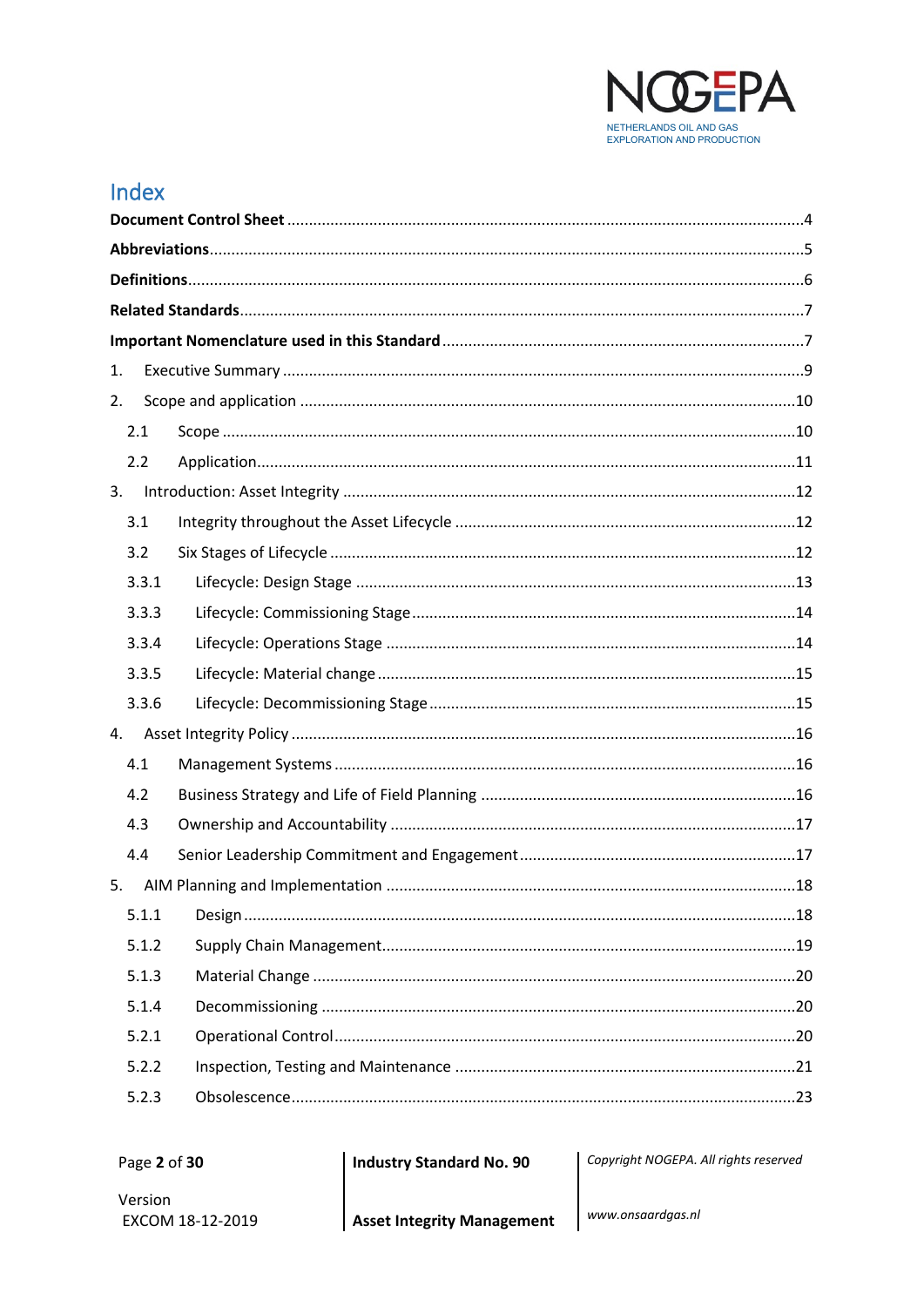

| 5.3.1 |  |
|-------|--|
| 5.3.2 |  |
| 5.3.3 |  |
| 5.4.1 |  |
| 5.4.2 |  |
| 5.4.3 |  |
| 6.    |  |
| 6.1.1 |  |
| 6.1.2 |  |
| 6.1.3 |  |
| 6.1.4 |  |
| 6.1.5 |  |
| 6.1.6 |  |

Page 3 of 30

Version EXCOM 18-12-2019 **Industry Standard No. 90** 

Copyright NOGEPA. All rights reserved

www.onsaardgas.nl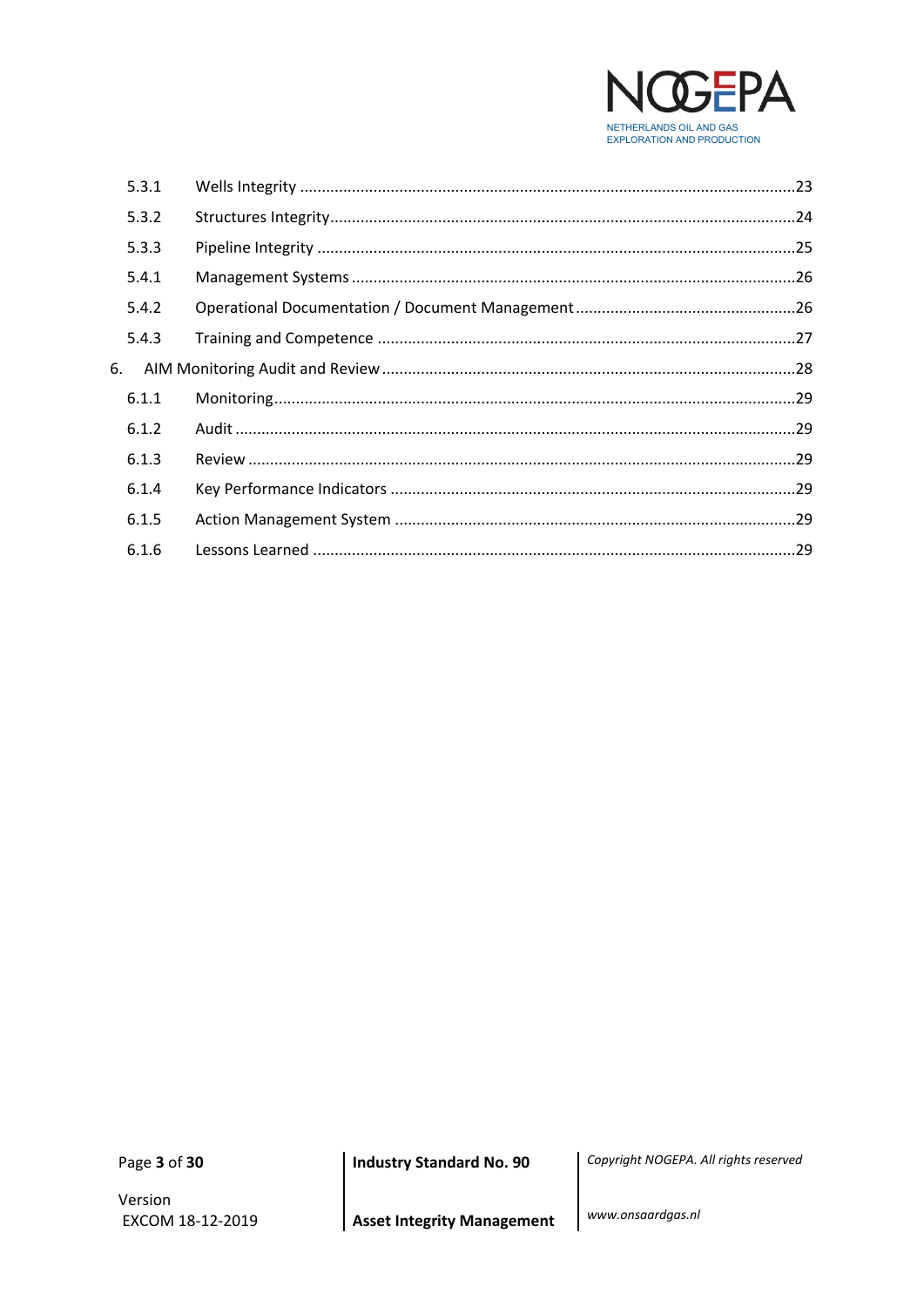

### <span id="page-3-0"></span>**Document Control Sheet**

| <b>Control Sheet</b>   |                                                                    |  |
|------------------------|--------------------------------------------------------------------|--|
| Responsible Committee  | <b>OPCOM</b>                                                       |  |
| Title Document (UK)    | <b>Asset Integrity Management</b>                                  |  |
| Type Document (UK)     | <b>Industry Standard</b>                                           |  |
| <b>Control Number:</b> | 90                                                                 |  |
| <b>Control Status:</b> | Controlled / Uncontrolled when printed                             |  |
| <b>Issue Status</b>    | This document has been published electronically on the NOGEPA      |  |
|                        | Website. In order to maintain this document as a "Controlled copy" |  |
|                        | any formal revisions will be published via this Website and should |  |
|                        | replace all previous issued revisions.                             |  |

| Document update timeframe | C <sub>2</sub><br>دب |             |
|---------------------------|----------------------|-------------|
| C1 - 12 Months            | $C2$ - 24 Months     | – 36 Months |

| <b>Endorsed by</b>           |       |                 |
|------------------------------|-------|-----------------|
| <b>Environment Committee</b> | Name  | W. van der Meer |
|                              | Date: |                 |
|                              | Name  | R. Pijtak       |
| Health and Safety Committee  | Date: |                 |
| Legal Committee              | Name  | S. Tates        |
|                              | Date: |                 |
|                              | Name  | R. Aretz        |
| <b>Operations Committee</b>  | Date: |                 |
| <b>Approved by</b>           |       |                 |
| <b>Executive Committee</b>   | Name  | R. Frimpong     |
|                              | Date: |                 |

| <b>Revision History</b> |            |                                                            |        |                |          |
|-------------------------|------------|------------------------------------------------------------|--------|----------------|----------|
| Re<br>$\mathsf{v}$      | Date       | Description                                                | Author | Reviewed       | Approved |
| 0                       | 02-06-2016 | <b>First Edition for Comments</b>                          | DS     |                |          |
|                         | 25-07-2016 | Rev.issue                                                  | AK, DS | G.J. Windhorst |          |
| 2                       | 1-7-2017   | Adjustment to revision<br>Mining Act as per 1-1-2017       | AK     | G.J. Windhorst |          |
| 3                       | 18-12-2019 | Reviewed in 3-yearly<br>update cycle: no changes<br>needed |        |                |          |

This document will be controlled in accordance with the NOGEPA Industry Standard No. 80 on Standards and Document Control.

Page **4** of **30 Industry Standard No. 90** *Copyright NOGEPA. All rights reserved*

Version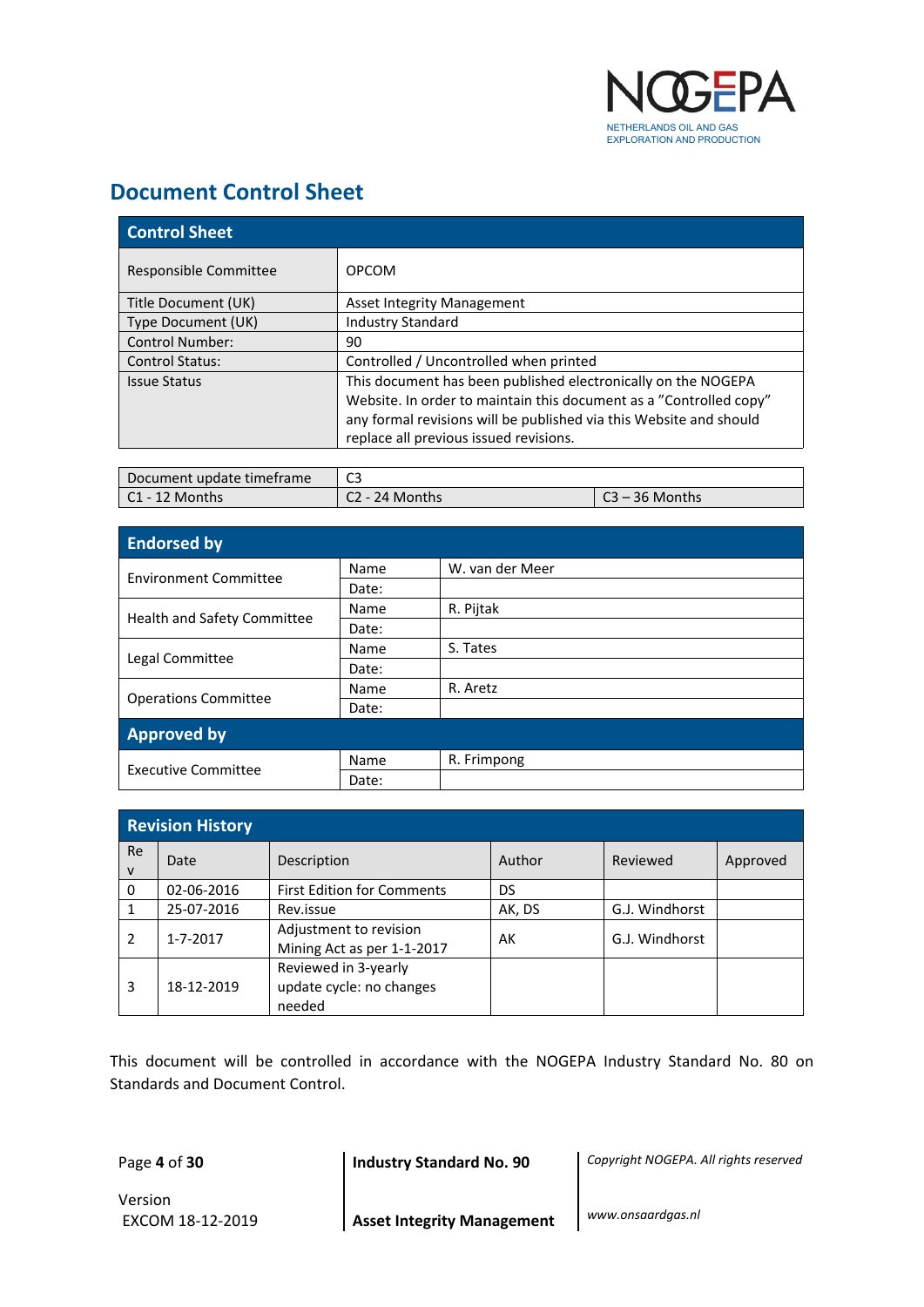

### <span id="page-4-0"></span>**Abbreviations**

| ΑI            | <b>Asset Integrity</b>                                                |
|---------------|-----------------------------------------------------------------------|
| AIM           | <b>Asset Integrity Management</b>                                     |
| CoP           | <b>Cessation of Production</b>                                        |
| <b>EXCOM</b>  | <b>Executive Committee of NOGEPA</b>                                  |
| <b>HSE</b>    | Health Safety and Environment                                         |
| <b>KPI</b>    | Key Performance Indicators                                            |
| <b>LTE</b>    | Life Time Extension                                                   |
| <b>MBW</b>    | Mijnbouwwet                                                           |
| <b>MBB</b>    | Mijnbouwbesluit                                                       |
| <b>MBR</b>    | Mijnbouwregeling                                                      |
| <b>NOGEPA</b> | Netherlands Oil and Gas Exploration and Production Association        |
| <b>OSD</b>    | Directive 2013/30/EU on the safety of offshore oil and gas operations |
| <b>SECE</b>   | Safety & Environmental Critical Element                               |
| <b>SIM</b>    | <b>Structures Integrity Management</b>                                |
| P&A           | Plug & Abandon                                                        |
| PI            | Pipeline Integrity                                                    |
| PIM           | <b>Pipeline Integrity Management</b>                                  |
| RoMH          | Report on Major Hazards                                               |
| <b>RIGG</b>   | Rapport Inzake Grote Gevaren                                          |
| QA            | <b>Quality Assurance</b>                                              |
| QC            | <b>Quality Control</b>                                                |
| <b>UKCS</b>   | United Kingdom Continental Shelf                                      |
| WI            | Well Integrity                                                        |
| <b>WIM</b>    | Well Integrity Management                                             |

<span id="page-4-1"></span>Page **5** of **30 Industry Standard No. 90** *Copyright NOGEPA. All rights reserved*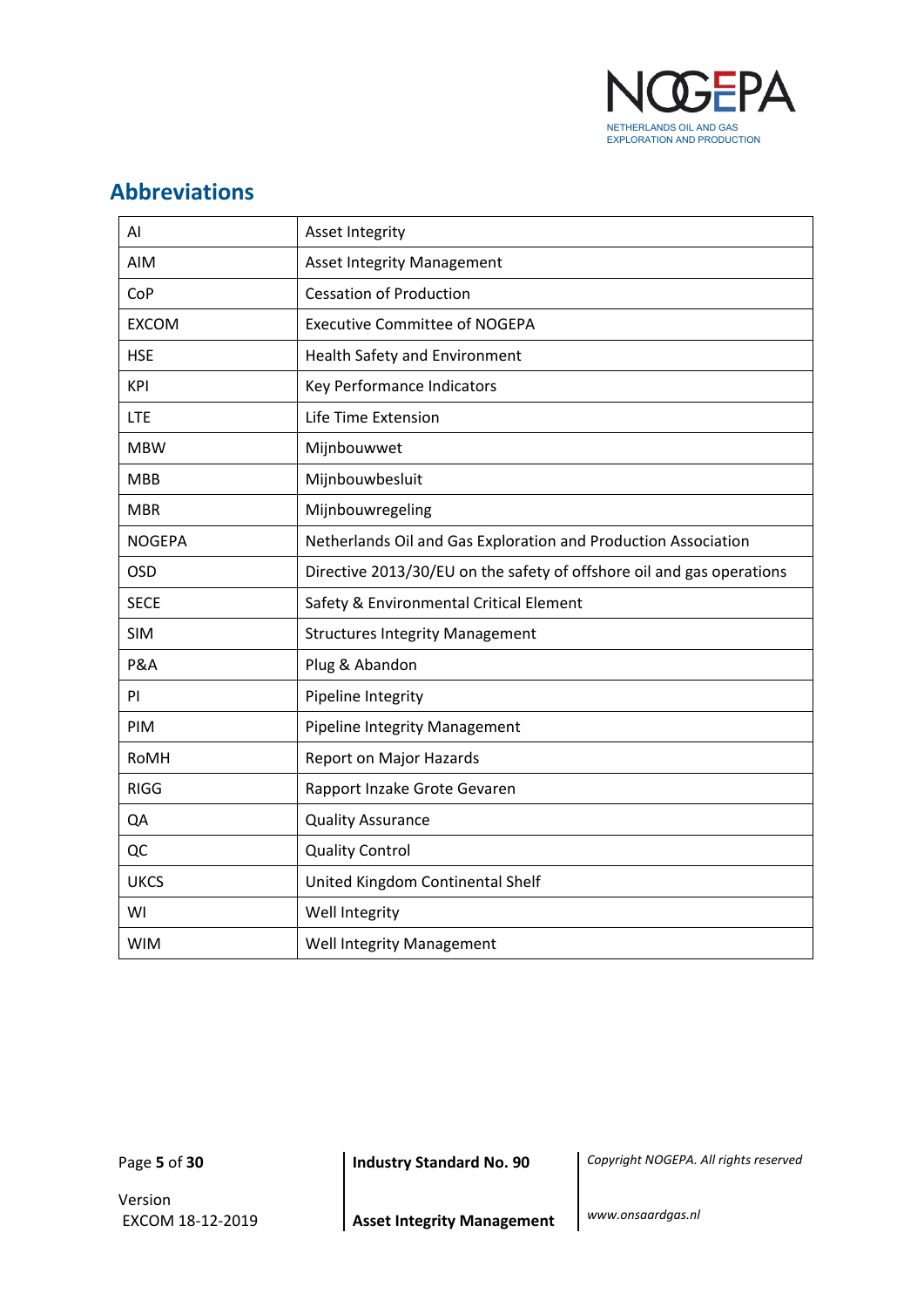

### **Definitions**

| <b>Term</b>                                    | <b>Meaning</b>                                                                                                                                                                                                                                                                                                                                                                                                                                |  |  |
|------------------------------------------------|-----------------------------------------------------------------------------------------------------------------------------------------------------------------------------------------------------------------------------------------------------------------------------------------------------------------------------------------------------------------------------------------------------------------------------------------------|--|--|
| Asset / Installation/<br>'Mijnbouwinstallatie' | In this Standard and in other Nogepa Standards are terms as asset,<br>installation and 'Mijnbouwinstallatie' used by meaning an onshore or<br>offshore installation. These three terms can be used simultaneously.                                                                                                                                                                                                                            |  |  |
| <b>Asset Integrity</b>                         | The ability of an asset to perform its required function effectively and<br>efficiently whilst protecting Health, Safety and the Environment (HSE)                                                                                                                                                                                                                                                                                            |  |  |
| <b>Asset Integrity</b><br>Management           | The means to ensure that the people, systems, processes and resources<br>which deliver integrity are in place, in use and will perform when<br>required over the whole lifecycle of the installation.                                                                                                                                                                                                                                         |  |  |
| Independent<br>Verification                    | Independent verification means an assessment and confirmation of the<br>validity of particular written statements by an entity or an organisational<br>part of the operator or the owner that is not under the control of or<br>influenced by, the entity or the organisational part using those<br>statements                                                                                                                                |  |  |
| <b>Good Operating</b><br>Practice              | The application of those methods and practices customarily used in good<br>and prudent oil and gas field practice in the Netherlands and/or on the<br>Netherlands Continental Shelf with that degree of diligence and<br>prudence reasonably and ordinarily exercised by experienced operators<br>engaged in the Netherlands and/or on the Netherlands Continental Shelf<br>in a similar activity under similar circumstances and conditions. |  |  |
| Responsible<br>Committee                       | The committee of NOGEPA that has been appointed by the EXCOM as<br>the owner of a specific Standard.                                                                                                                                                                                                                                                                                                                                          |  |  |
| Standard                                       | A NOGEPA Industry Standard as approved in accordance with this<br>Standard 80.                                                                                                                                                                                                                                                                                                                                                                |  |  |
| <b>Material Change</b><br>SECE's               | A change to the basis on which the current version of the RoMH was<br>accepted including, inter alia, physical modifications, availability of new<br>knowledge or technology and operational management changes.                                                                                                                                                                                                                              |  |  |
| <b>Material Change Wells</b>                   | In the case of a notification of Well Operations, a change to the basis on<br>which the original notification was submitted including, inter alia,<br>physical modifications, replacement of one installation with another,<br>availability of new<br>knowledge or technology and operational<br>management changes.                                                                                                                          |  |  |
| Non-Production<br>Installation                 | An installation other than an installation used for production of oil and<br>gas as defined in article 1.ac of the Dutch Mining Act.                                                                                                                                                                                                                                                                                                          |  |  |

Page **6** of **30 Industry Standard No. 90** *Copyright NOGEPA. All rights reserved*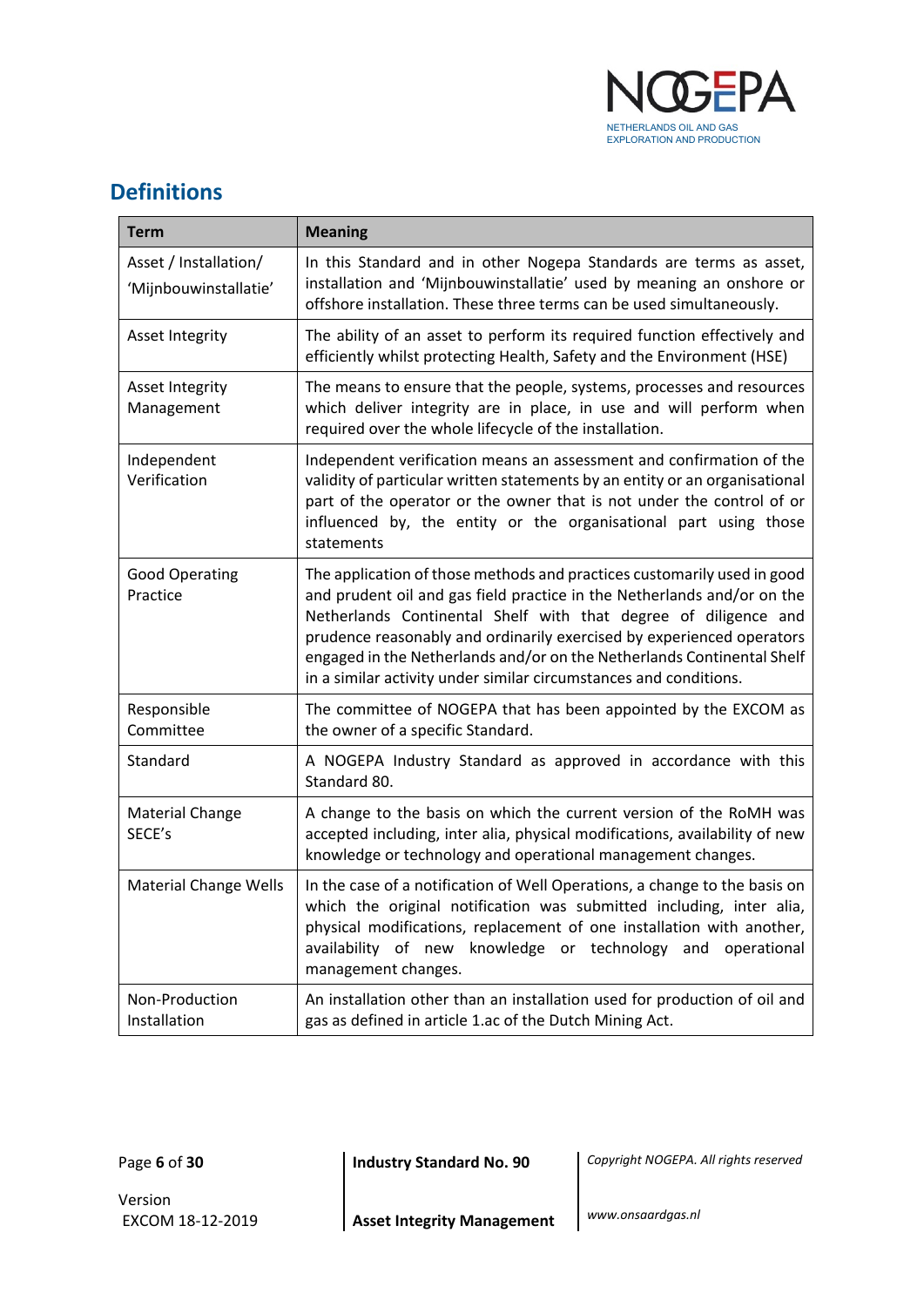

| Term                           | <b>Meaning</b>                                                                                                                                                                                                                               |  |  |
|--------------------------------|----------------------------------------------------------------------------------------------------------------------------------------------------------------------------------------------------------------------------------------------|--|--|
| <b>Operations</b>              | Oil or gas exploration or production management.                                                                                                                                                                                             |  |  |
| Operator                       | The entity appointed by the licensee or licensing authority to conduct<br>(offshore) oil and gas operations, including planning and executing a well<br>operation or managing and controlling the functions of a production<br>installation. |  |  |
| <b>Production Installation</b> | An installation used for production of oil and gas as meant in the article<br>1.ab of the Dutch Mining Act.                                                                                                                                  |  |  |
| <b>SECE</b>                    | A Safety & Environmental Critical Element as identified in the RoMH.                                                                                                                                                                         |  |  |
| <b>Written Statement</b>       | A Written statement is a performance report of (a group of) SECE's (SECE-<br>block).                                                                                                                                                         |  |  |

### **Legal Requirements**

| <b>MBW</b> | Articles 33.2, 33A, 45j, 45k, 45l, 45n |
|------------|----------------------------------------|
| <b>MBB</b> | Article 84f                            |
| <b>MBR</b> | Article 11a.5.1                        |
| <b>OSD</b> | Annexes V section 1; V section 2       |

### <span id="page-6-0"></span>**Related Standards**

| NOGEPA Standard 42 | Well Examination                                                                                                    |
|--------------------|---------------------------------------------------------------------------------------------------------------------|
| NOGEPA Standard 45 | Well Decommissioning                                                                                                |
| NOGEPA Standard 48 | Independent Verification Management                                                                                 |
| NOGEPA Standard 49 | <b>Independent Verification Execution</b>                                                                           |
| NOGEPA Standard 83 | RIGG Standard, Report on Major Hazards (RoMH)                                                                       |
| <b>ISO 9001</b>    | <b>Quality Management</b>                                                                                           |
| Oil & Gas UK       | Guidance on the Management of Ageing and Life Extension for UKCS Oil<br>and Gas Installations', Issue 1, April 2012 |

### <span id="page-6-1"></span>**Important Nomenclature used in this Standard**

In the context of this Standard and when so used to describe a method or practice:

Page **7** of **30 Industry Standard No. 90** *Copyright NOGEPA. All rights reserved*

Version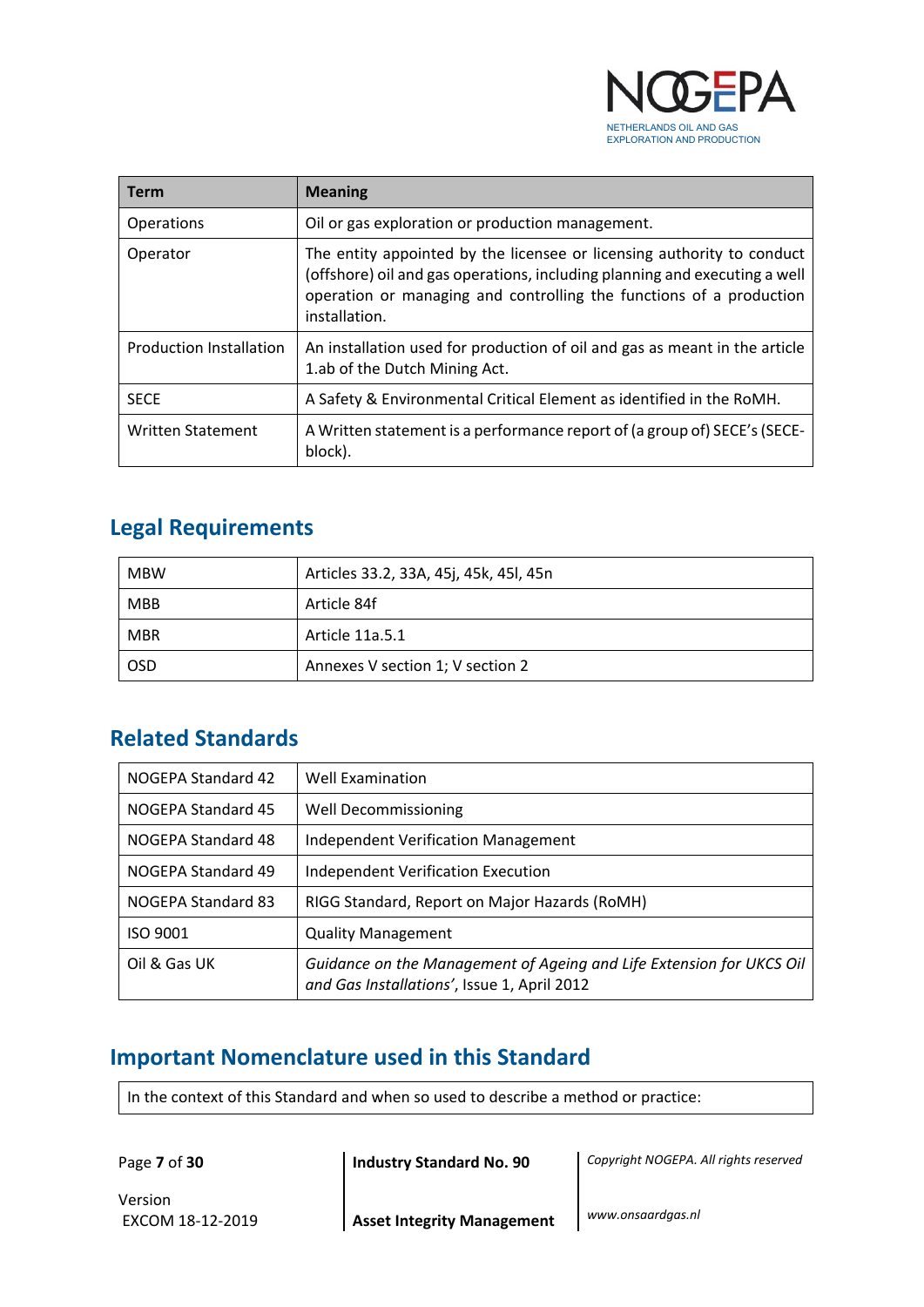

| 'shall'                                                                                                                                                                                                | means that such method or practice reflects a mandatory provision of<br>law (in Dutch: dwingend recht). Such method or practice is mandatory<br>for those who are the addressees of such provision (mostly the<br>operators). A Standard can describe or quote, but not amend, mandatory<br>provisions. When an operator in exceptional cases cannot comply for<br>technical, operational or HSE reasons, exceptions shall be documented<br>and reported, and risks mitigated. Please note that this does not release<br>the operator from the obligation to comply with the law. * |  |
|--------------------------------------------------------------------------------------------------------------------------------------------------------------------------------------------------------|-------------------------------------------------------------------------------------------------------------------------------------------------------------------------------------------------------------------------------------------------------------------------------------------------------------------------------------------------------------------------------------------------------------------------------------------------------------------------------------------------------------------------------------------------------------------------------------|--|
| 'should'                                                                                                                                                                                               | means that such method or practice reflects a Good Operating Practice.<br>An operator is generally expected to apply such method or practice, but<br>a specific situation may require a specific alternative. In other words: the<br>operator complies or explains, and documents the explanation. *                                                                                                                                                                                                                                                                                |  |
| 'could'                                                                                                                                                                                                | means that such method or practice is of an advisory nature or<br>mentioned by way of example. An operator is not obliged to comply and<br>is not obliged to explain if he does not comply.                                                                                                                                                                                                                                                                                                                                                                                         |  |
| * Please refer to paragraph 2.3 of Standard 80 (Standards and Document Control), for further<br>explanation on an exception of a 'shall' provision, or on a comply-or-explain of a 'should' provision. |                                                                                                                                                                                                                                                                                                                                                                                                                                                                                                                                                                                     |  |

Version

Page **8** of **30 Industry Standard No. 90** *Copyright NOGEPA. All rights reserved*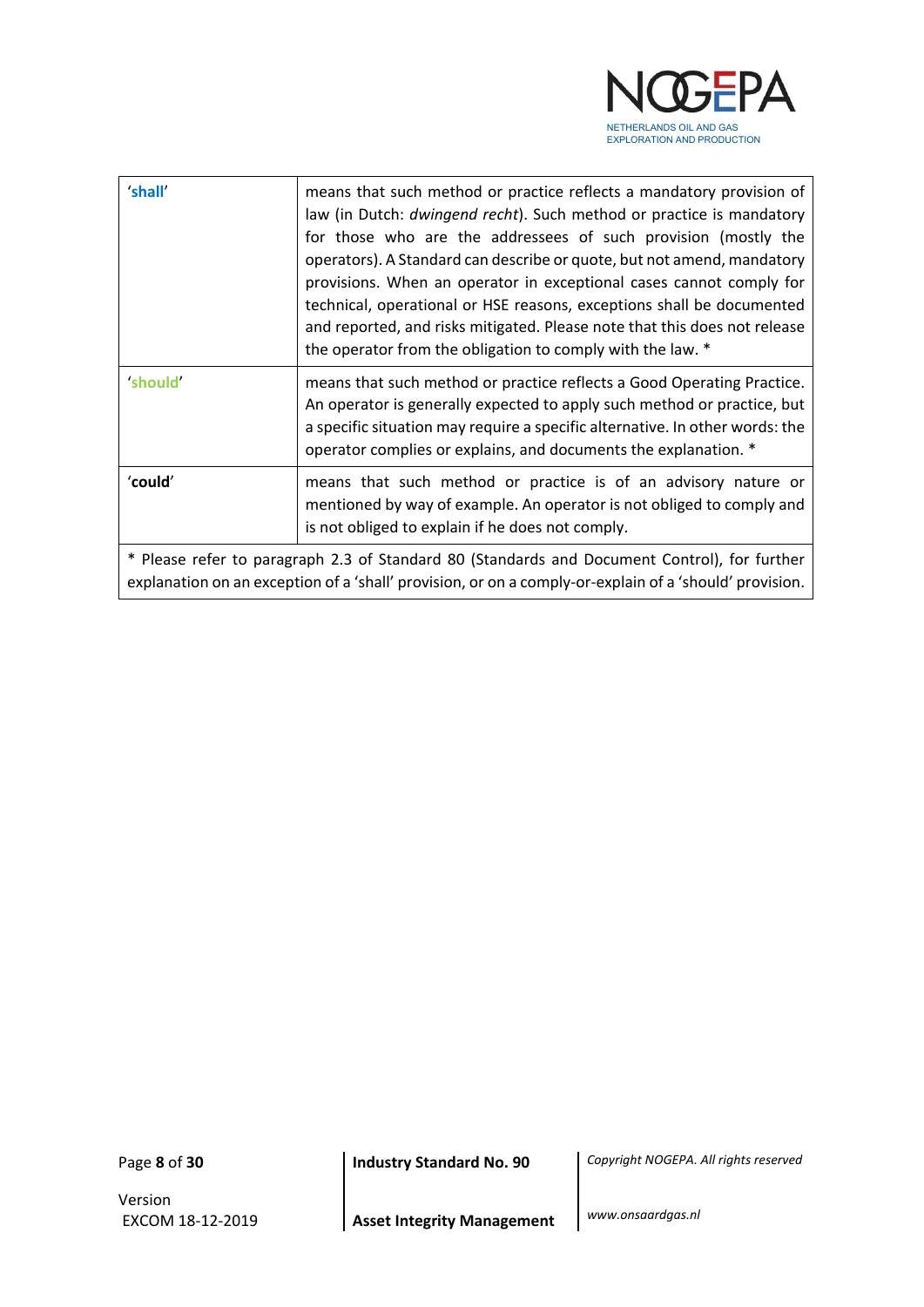

### <span id="page-8-0"></span>**1. Executive Summary**

The NOGEPA Industry Standards aim to provide guidance and clarity on a range of topics relevant for onshore and offshore oil and gas operations in the Netherlands and on the Netherlands continental shelf. The Standards cover a wide variety of topics, many of them related to health, safety and environment, and to operational matters.

This NOGEPA Standard describes practical approaches to Asset Integrity Management (AIM). It provides general guidance on good practice and is geared to enable and maintain management systems that fully address these conditions.

The Standard is intended for use by operator personnel who are involved in managing the asset lifecycle as illustrated in this Standard. The Standard is designed to inform and influence operator's management systems in regard to Asset Integrity (AI) related factors. The operator's management systems in turn inform and instruct 'end users' (system implementers) on practical considerations of AIM.`

This Standard ties in to the Independent Verification, described in NOGEPA Standard 48 and to the Report on Major Hazards Standard as described in NOGEPA Standard 83.

In the drafting of this document helpful use was made of a comparable document published in 2012 in the UK: *'Guidance on the Management of Ageing and Life Extension for UKCS Oil and Gas Installations'* by Oil and Gas UK, Issue 1, April 2012, as well as the latest insights from members of the Netherlands Oil and Gas Exploration and Production Association, NOGEPA, in line with national and EU law and regulations for The Netherlands' oil and gas industry (in regard to AI/AIM).

This Standard acknowledges that a significant body of work already exists in the area of Asset Integrity (AI) and that current operator systems provide for considerations related to Asset Integrity Management (AIM). This Standard therefore:

- Recognizes and bridges existing operator management systems
- Aids the assessment or measurement of existing operator systems to manage assets
- **Takes into account the legislative framework**

Each Standard is owned by one of the committees of NOGEPA, in which all members of NOGEPA are represented and are actively participating. Through a process of drafting and reviewing, in liaison with external stakeholders where needed, each Standard will be assessed by all committees. All Standards require the endorsement of the committees and eventually the approval of the Executive Committee of NOGEPA. All approved Standards will be published on the NOGEPA website and subsequently maintained in accordance with Standard 80.

At revision 2 the content has been adjusted to the revision of the Mining Act as per 1-1-2017, due to the implementation of the EU 2013/30/EU Offshore Safety Directive.

Page **9** of **30 Industry Standard No. 90** *Copyright NOGEPA. All rights reserved*

Version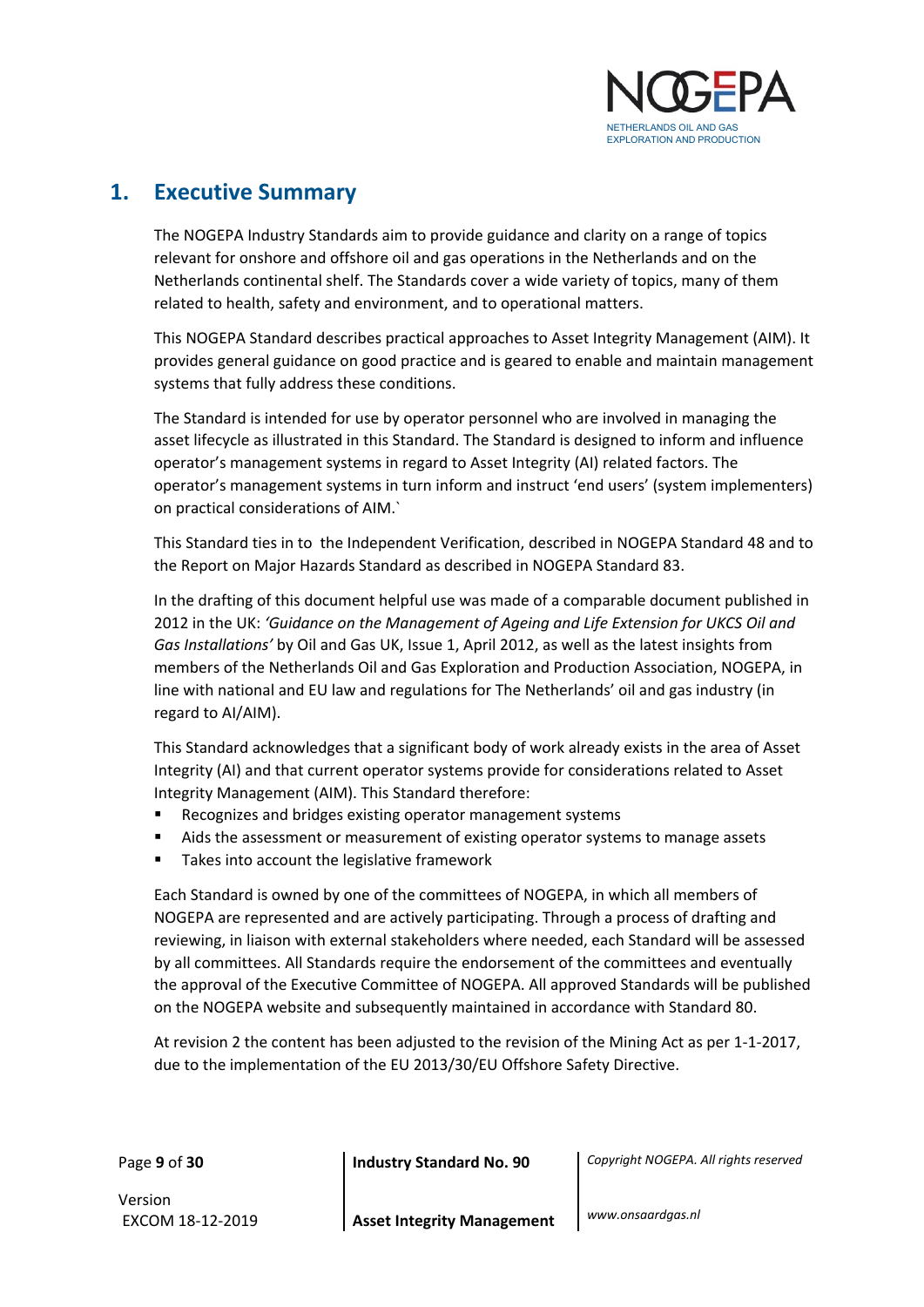

### <span id="page-9-0"></span>**2. Scope and application**

### <span id="page-9-1"></span>2.1 **Scope**

This Standard describes the methodology of AIM of an installation life cycle, design, up to and including decommissioning to demonstrate regulatory compliance addressing management of Major Hazards.

It provides general guidance on good practice and is geared to enable and maintain management systems that fully address required conditions.

### Relation to NOGEPA Asset Integrity Standards

This Standard 90 is part of NOGEPA Asset Integrity standards as outlined below.



Standard 90 describes practical approaches to Asset Integrity Management (AIM). It provides general guidance on good practice and is geared to enable and maintain management systems that fully address these conditions.

 Standard 83 is a goal setting document describing the regulatory requirements for a RoMH and provides a template to draw up a compliant RoMH document.

The RoMH provides a SECE listing for Independent verification and a demonstration of suitability including their scheme of maintenance.

Page **10** of **30 Industry Standard No. 90** *Copyright NOGEPA. All rights reserved*

Version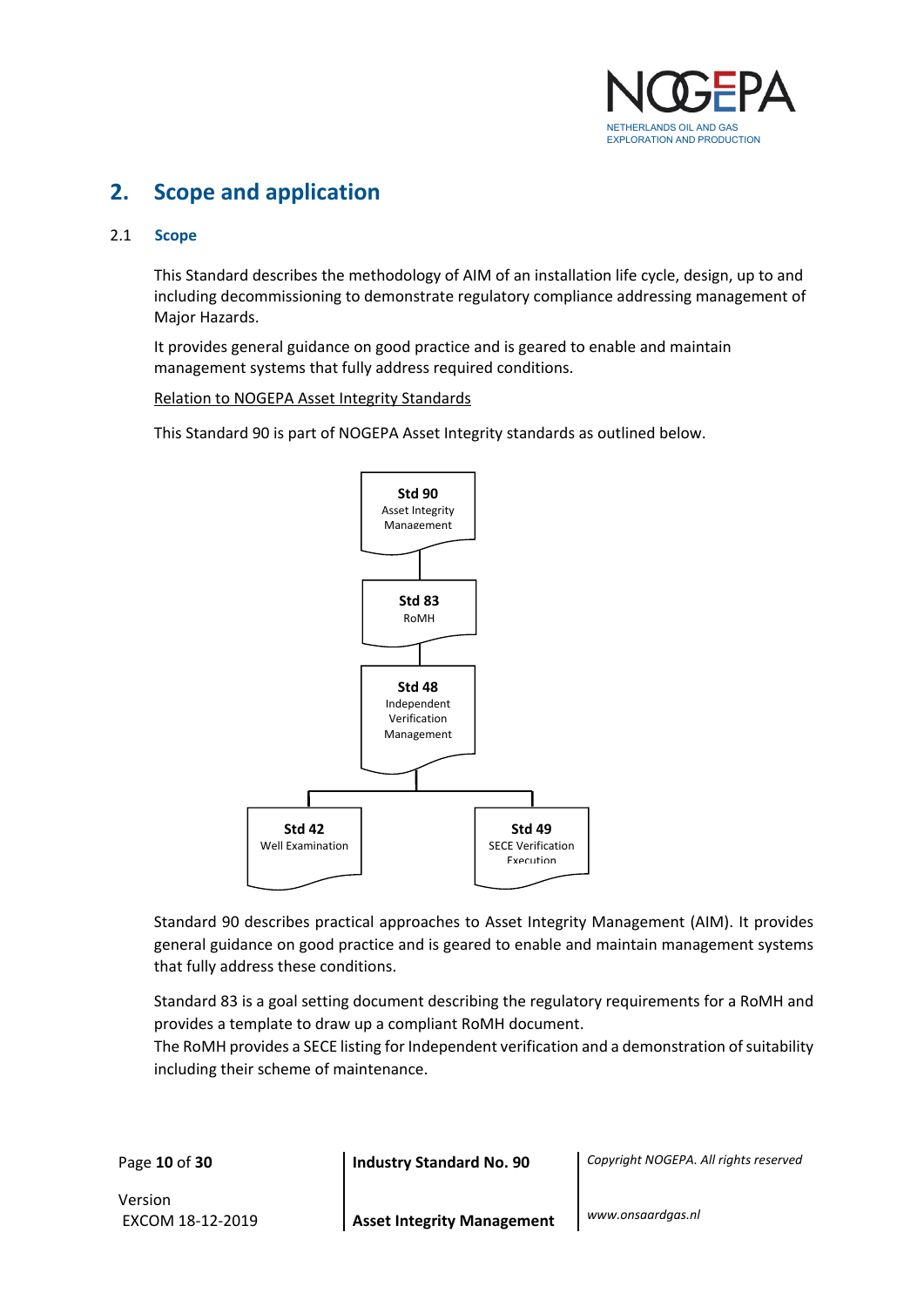

Standard 48 contains principles and requirements for independency, impartiality of Independent Verification Management and provides the principles for Standard 42 and 49.

Standard 42 works out the requirements and provides guidance for Well Examination during Design, Construction, Intervention and Abandonment.

Standard 49 contains principles and requirements for independency, impartiality of Independent Verification of SECE's.

### <span id="page-10-0"></span>2.2 **Application**

This Standard is applicable to AIM for all installations consisting of structures, plant and equipment, wells, and pipelines including organizational factors.

Version

Page **11** of **30 Industry Standard No. 90** *Copyright NOGEPA. All rights reserved*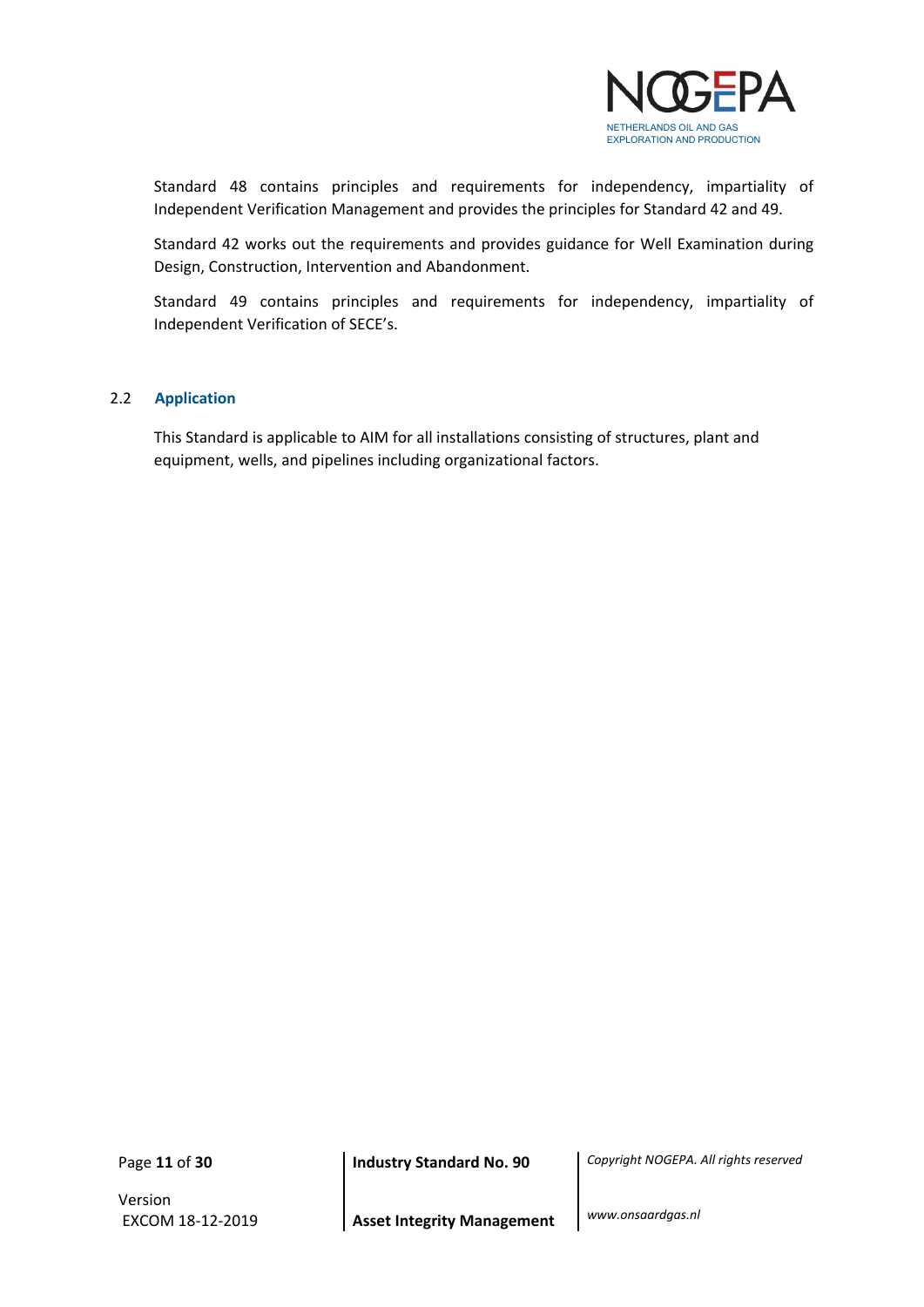

### <span id="page-11-0"></span>**3. Introduction: Asset Integrity**

### <span id="page-11-1"></span>3.1 **Integrity throughout the Asset Lifecycle**

Asset Integrity (AI) can be defined as the ability of an installation to perform its required function effectively and efficiently whilst protecting Health, Safety and the Environment (HSE). Asset Integrity Management (AIM) is the means to ensure that the people, systems, processes and resources which deliver integrity are in place, in use and will perform when required over the whole lifecycle of the asset.



### <span id="page-11-2"></span>3.2 **Six Stages of Lifecycle**

The lifecycle of any Installation follows the six stages outlined below, over which the objectives, deliverables & activities considered fundamental to assuring AI are highlighted.

Version

Page **12** of **30 Industry Standard No. 90** *Copyright NOGEPA. All rights reserved*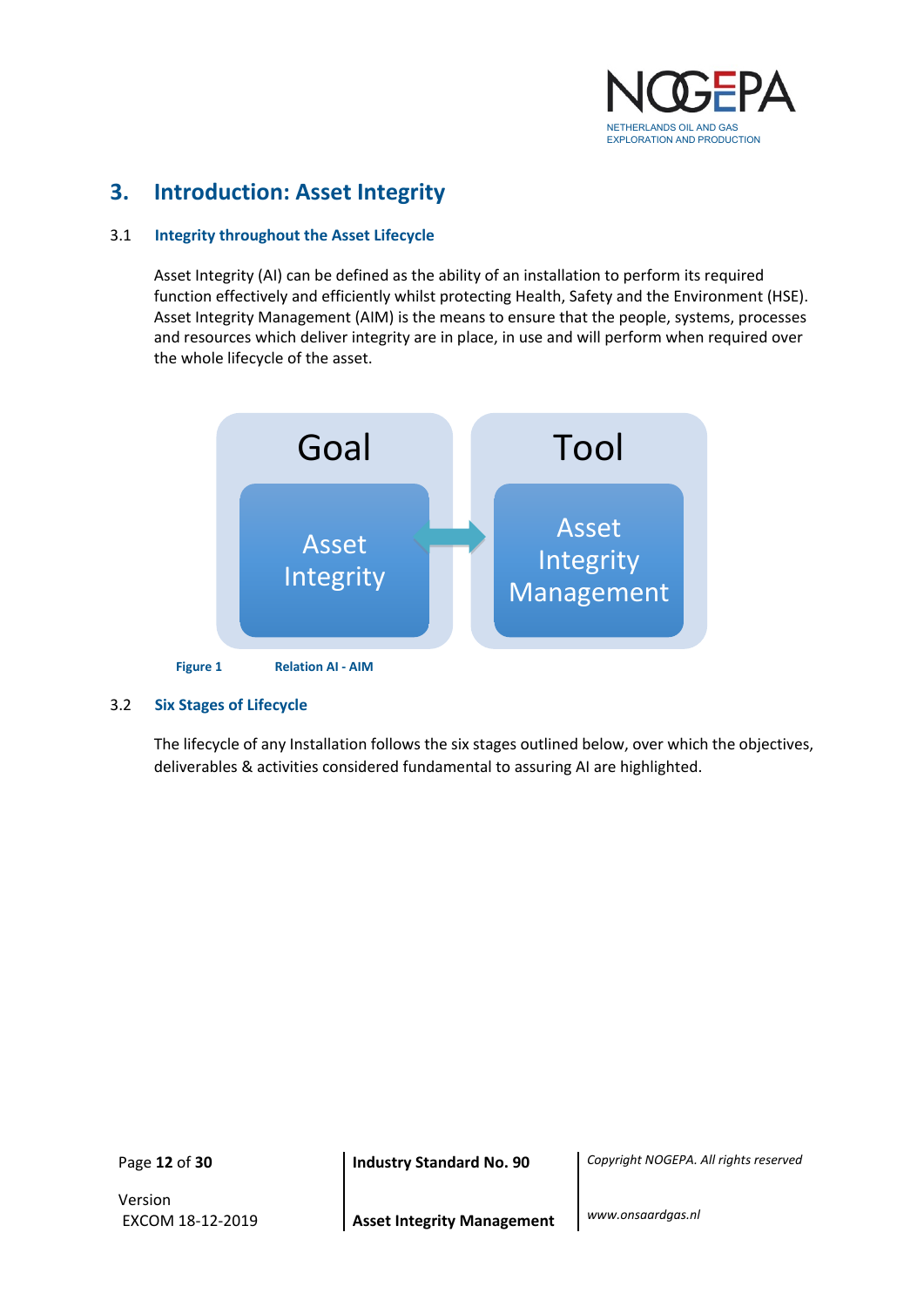





### <span id="page-12-0"></span>3.3.1 **Lifecycle: Design Stage**

Objectives: To achieve optimal integrity performance of the installation throughout the lifecycle.

Typical deliverables and/or activities hereto are:

- Safety Studies, RoMH [Ref. ST083]
- Design, plan for Maintenance & Inspection, Operating, Manning & Independent Verification [Ref. ST 048, ST049]
- Procurement Quality plans
- Document management
- Well architecture [Ref. ST083, ST048, ST042, ST041]

|  | Page 13 of 30 |  |  |  |  |
|--|---------------|--|--|--|--|
|--|---------------|--|--|--|--|

Version

Page **13** of **30 Industry Standard No. 90** *Copyright NOGEPA. All rights reserved*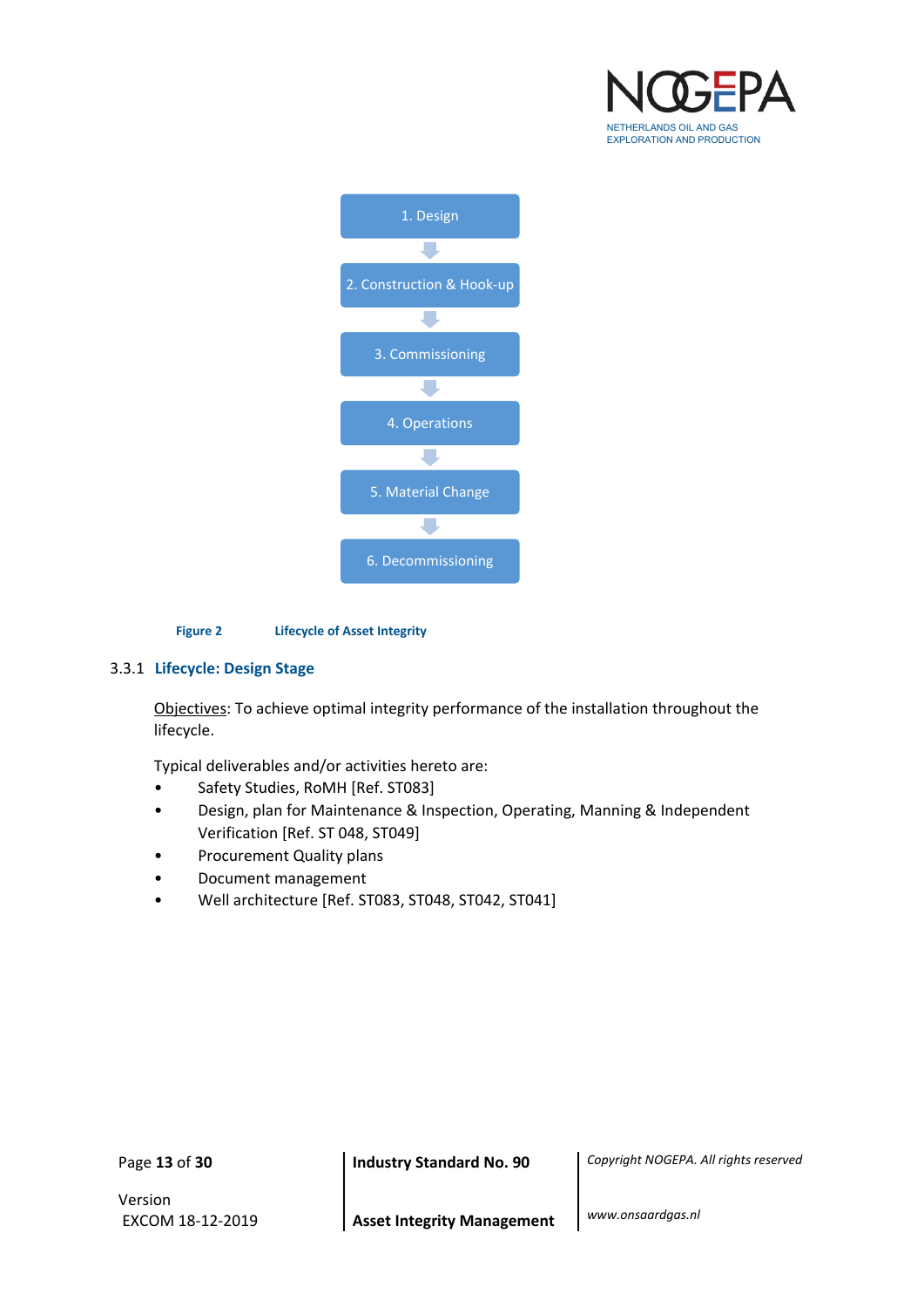

### 3.3.2 **Lifecycle: Construction and Hook-Up Stage**

 Objectives: Construct in accordance with design, through Quality planning process and confirm delivery up to & including 'mechanical completion'.

Typical deliverables and/or activities hereto are:

- Inspection/testing records
- Document completion & handover
- Independent SECE verification [Ref.ST048, ST049]
- Well examination [Ref.ST048, ST045, ST044, ST043, ST042, ST041]

#### <span id="page-13-0"></span>3.3.3 **Lifecycle: Commissioning Stage**

Objectives: Demonstrate through function testing & acceptance that design specification has been achieved & that performance standards are being met.

Typical deliverables and/or activities hereto are:

- Commission & function test against design specification & performance standards
- Commissioning completion packages & signoff & handover to operations
- Independent SECE verification [Ref. ST048, ST049]
- Well examination [Ref. ST048, ST042]

#### <span id="page-13-1"></span>3.3.4 **Lifecycle: Operations Stage**

Objectives: Operate plant within design limits; implement & monitor management systems.

Typical deliverables and/or activities hereto are:

- Ongoing evaluation of integrity risks
- Assurance Program
- Maintain & Inspect plant
- Monitoring 'Barrier System'
- Independent SECE verification [Ref. ST048, ST049]

Version

Page **14** of **30 Industry Standard No. 90** *Copyright NOGEPA. All rights reserved*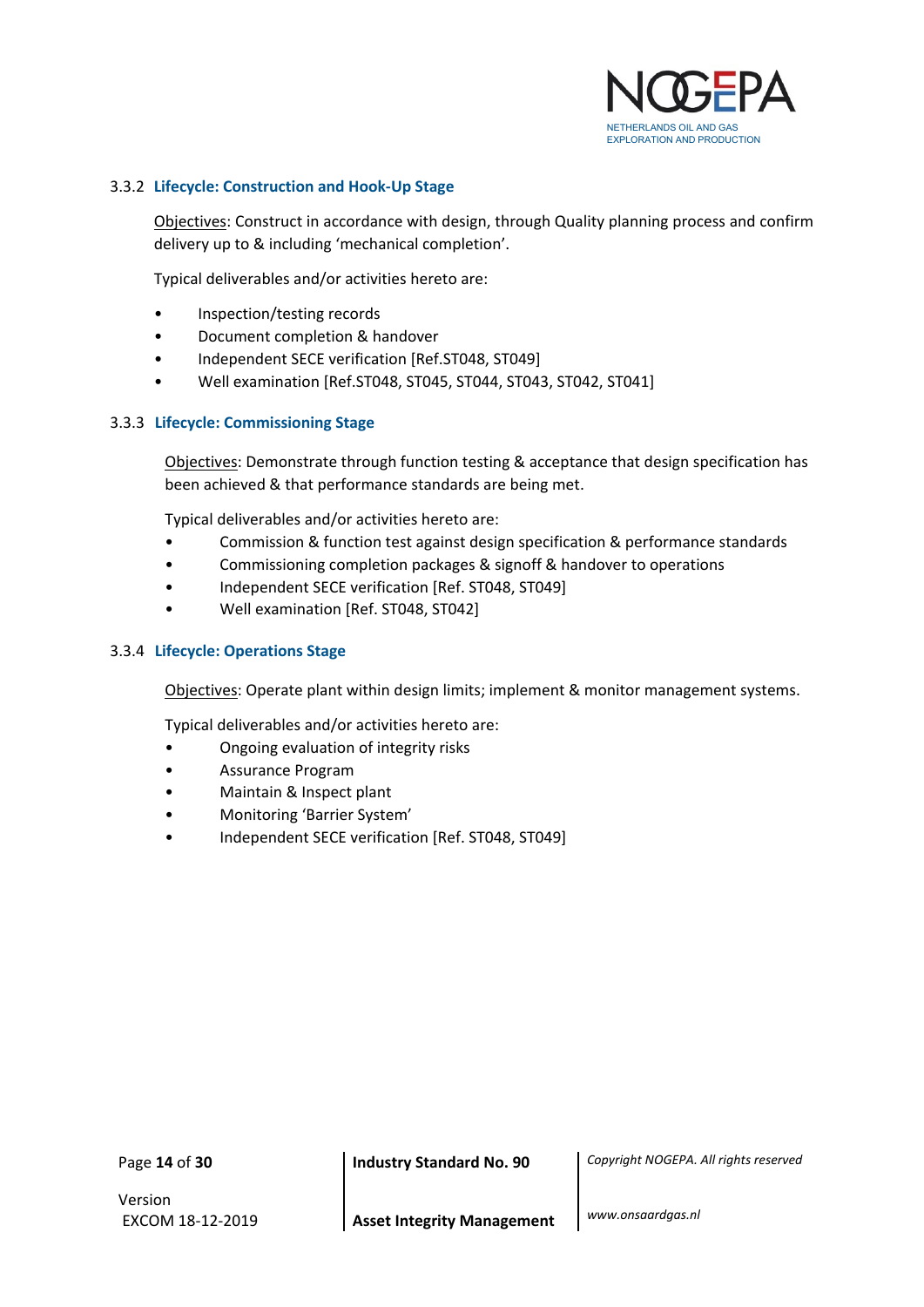

### <span id="page-14-0"></span>3.3.5 **Lifecycle: Material change**

Objectives: Control Material changes to an installation

Typical deliverables and/or activities hereto are:

- Implement Material Change management process (including construction of new or modification of existing equipment/facilities and mitigation of 'ageing'-aspects).
- Assure & verify Material changes.
- Specific requirements for Life Time Extension (LTE) include (continuing) operations beyond the (original) anticipated service life of the installation.
- Specific requirements for (temporary) suspension / (temporary) cessation of production are implemented with the intention to keep the installation in a safe condition at all times for future (re-)use or until decommissioning will take place.
- If applicable Independent SECE verification [ST048, ST049]

### <span id="page-14-1"></span>3.3.6 **Lifecycle: Decommissioning Stage**

Objectives: Remove from service entire installation.

Typical deliverables and/or activities hereto are:

- Safety studies, RoMH
- Decommissioning plan
- Independent SECE verification [ST048, ST049]
- Well examination [ST048, ST042]

Version

Page **15** of **30 Industry Standard No. 90** *Copyright NOGEPA. All rights reserved*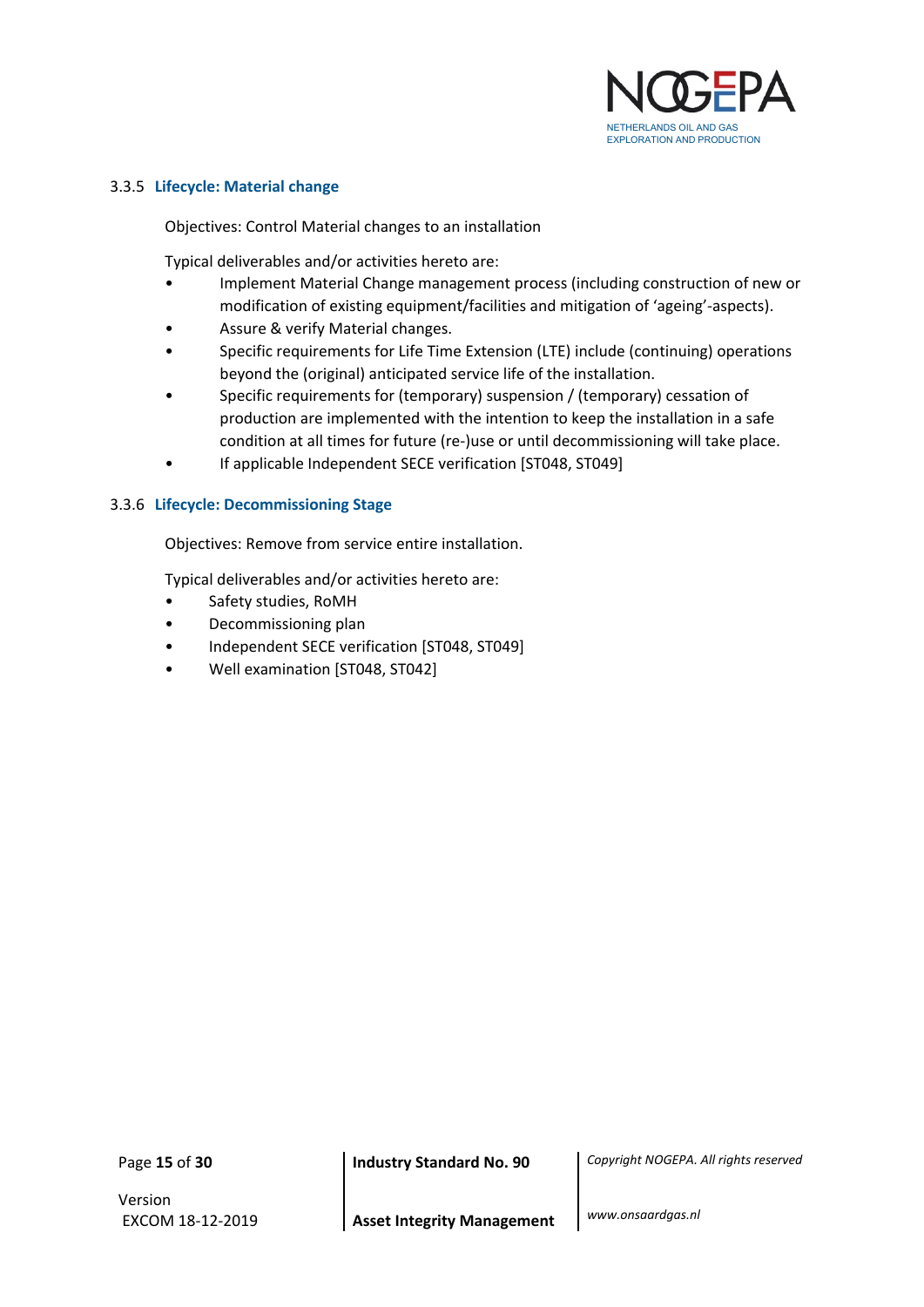

### <span id="page-15-0"></span>**4. Asset Integrity Policy**

In common with other aspects of responsible and prudent operatorship, sound AI Management (AIM) is largely shaped by effective leadership which **should** be expressed in the operator's HSE policy and management system. The extent to which senior managers drive company efforts in these key areas significantly influences successful implementation of AI related activities.

The following aspects are of particular importance in this regard:

- 1. Management Systems
- 2. Business Strategy & Life of Field planning
- 3. Ownership & Accountability
- 4. Senior leadership commitment & engagement
- 5. Continuous improvement

And are addressed as:

### <span id="page-15-1"></span>4.1 **Management Systems**

Operators' HSE Management Systems and / or AIM Systems **should** incorporate lifecycle management principles within AI, and this Standard provides a framework for that provision.

### <span id="page-15-2"></span>4.2 **Business Strategy and Life of Field Planning**

Oil & Gas exploration and production business strategy and Life of Field planning have a very obvious linkage to AIM. Life of Field strategies must include medium- to long-term business plans. Cessation of Production (CoP) dates **should** be communicated to appropriate parties to make a true connection to AIM.

Conversely, the outputs from AIM activities should influence Life of Field planning. The organization directly involved in operating, inspecting and maintaining assets must be aware of its intended life span in order to manage AI accordingly. Leaders setting Life of Field expectations **should** review asset condition over time, understand the risks and take into account any threats to their CoP date and associated AI planning.

Decisions on divestment and/or acquisition activity also impact AIM. AI considerations should influence those decisions, including ensuring that AI activities are carried out responsibly and adequately until a transfer or decommissioning, all with the intention to keep the installation in a safe condition until transfer or decommissioning takes place.

This will form a key part of due diligence associated with any production commitments made for the total asset's life.

Page **16** of **30 Industry Standard No. 90** *Copyright NOGEPA. All rights reserved*

Version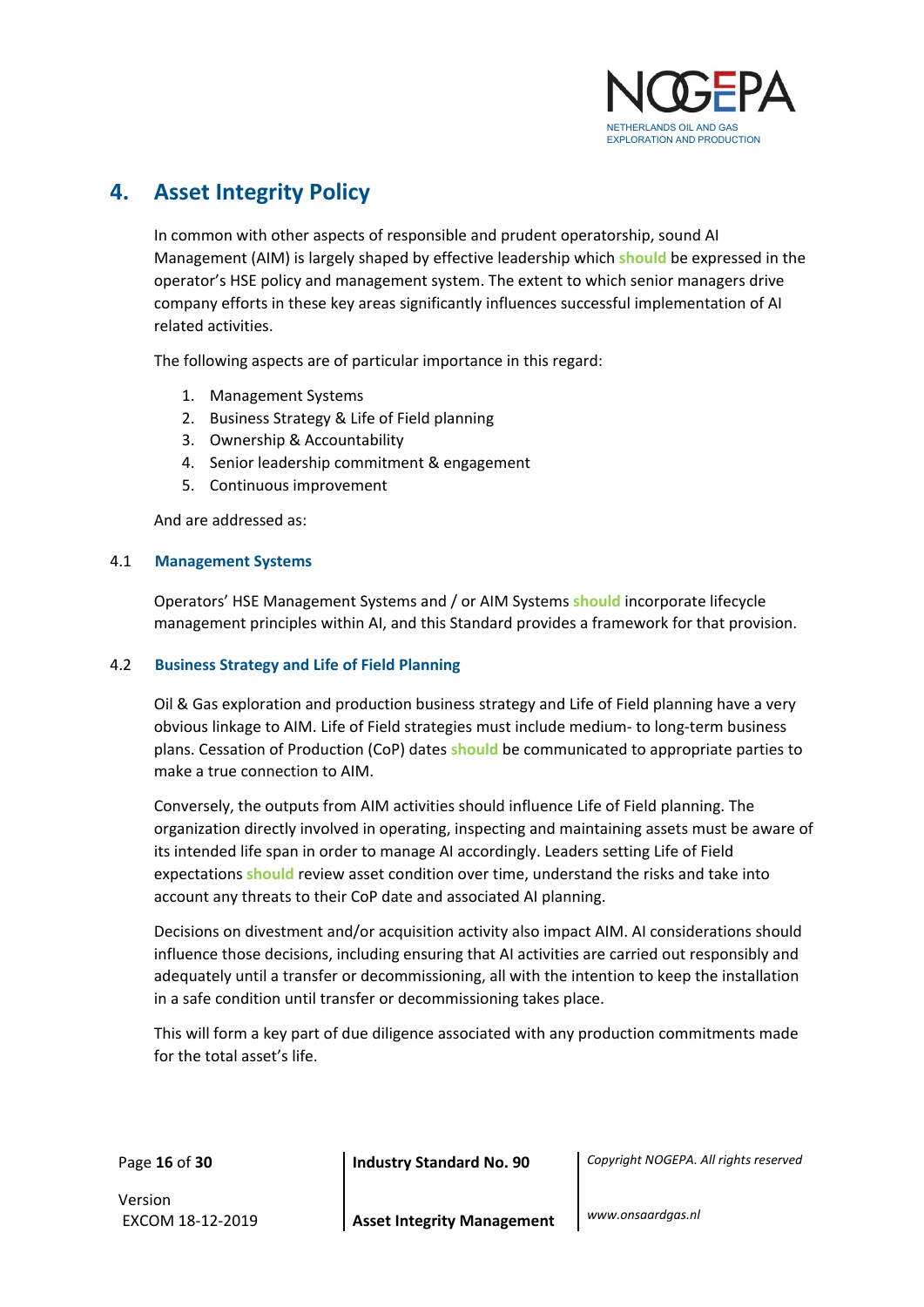

### <span id="page-16-0"></span>4.3 **Ownership and Accountability**

Arrangements to deliver the operator's policy in regard to AI **should** be via defined roles, responsibilities and accountabilities and the company management system.

Company leadership needs to assign clear ownership and accountability for matters related to AI. That accountability primarily rests at a senior level; but leaders also must ensure that arrangements are in place to manage all throughout the organization. These arrangements must clearly define accountability for AI-related issues and activities.

#### <span id="page-16-1"></span>4.4 **Senior Leadership Commitment and Engagement**

Leaders **should** be engaged in appropriate processes that enable them to understand and contribute to the company's efforts. There are requirements for senior leadership involvement in many cross-discipline activities from strategic planning through to review.

#### 4.5 **Continuous Improvement**

Throughout business process continuous improvement is embedded and results in an ongoing improving of processes and process results. The focus is on increasing effectiveness and efficiency to fulfil policy and objectives.

Version

Page **17** of **30 Industry Standard No. 90** *Copyright NOGEPA. All rights reserved*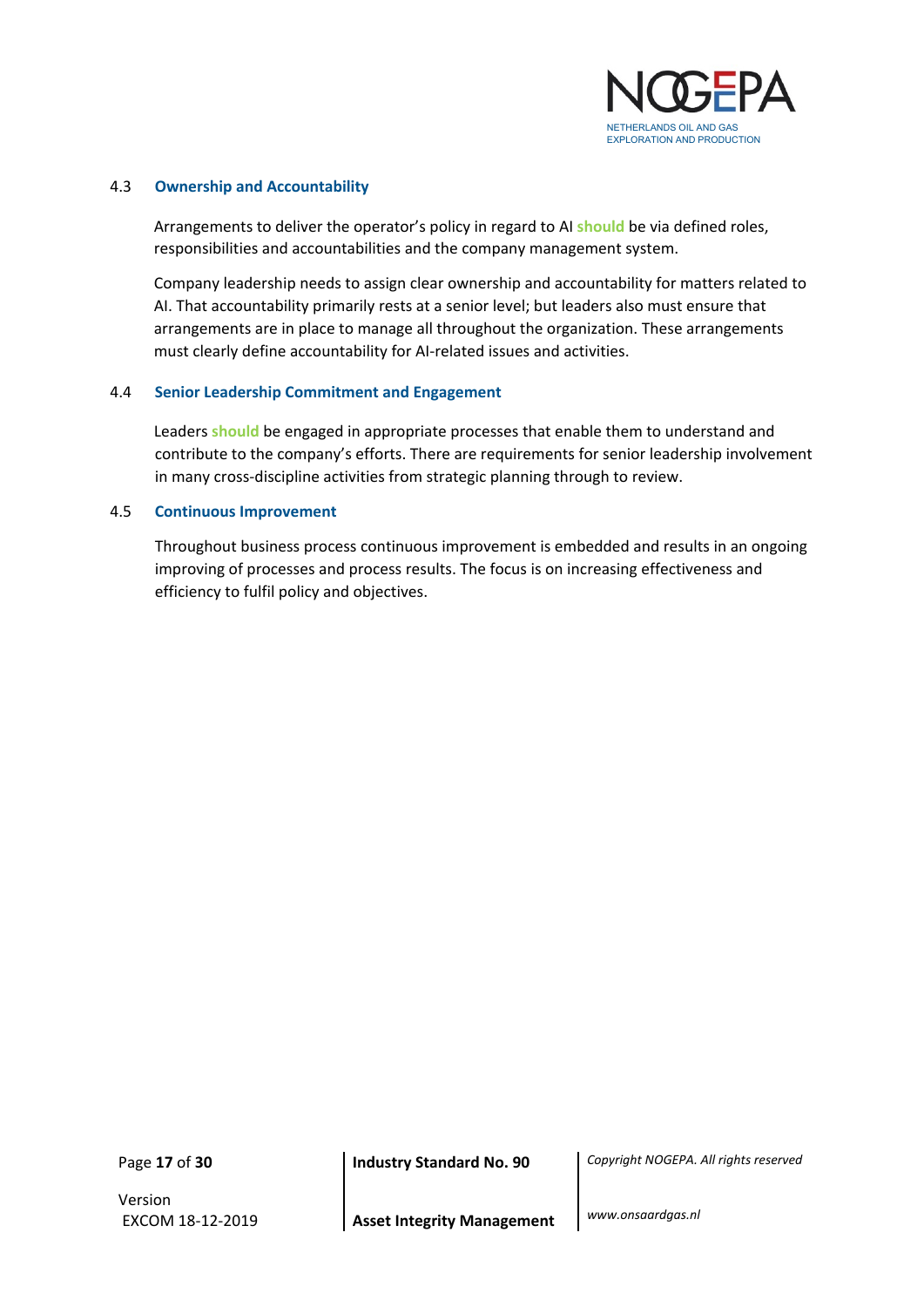

### <span id="page-17-0"></span>**5. AIM Planning and Implementation**

Engineering design and subsequent activities in the chain require thorough and careful consideration of AIM. This section sets out key elements with the primary focus on those aspects most affecting or affected by AI.



### **Figure 3 Planning and Implementation Aspects of Asset Integrity Management**

This will be addressed in the subsections below.

For further explanation and detailed information is referred to the publication of Oil & Gas UK, Guidance on the Management of Ageing and Life Extension for UKCS Oil and Gas Installations, ISBN 1 903 003 816. Version 2012 issue 1.

### <span id="page-17-1"></span>5.1.1 **Design**

All installations **shall** have design documentation available and accessible. This documentation sets out the design criteria by which the installation meets safety, operational and other performance requirements. This supports effective design engineering at all stages of the installation lifecycle and in relation to AIM issues.

Version

Page **18** of **30 Industry Standard No. 90** *Copyright NOGEPA. All rights reserved*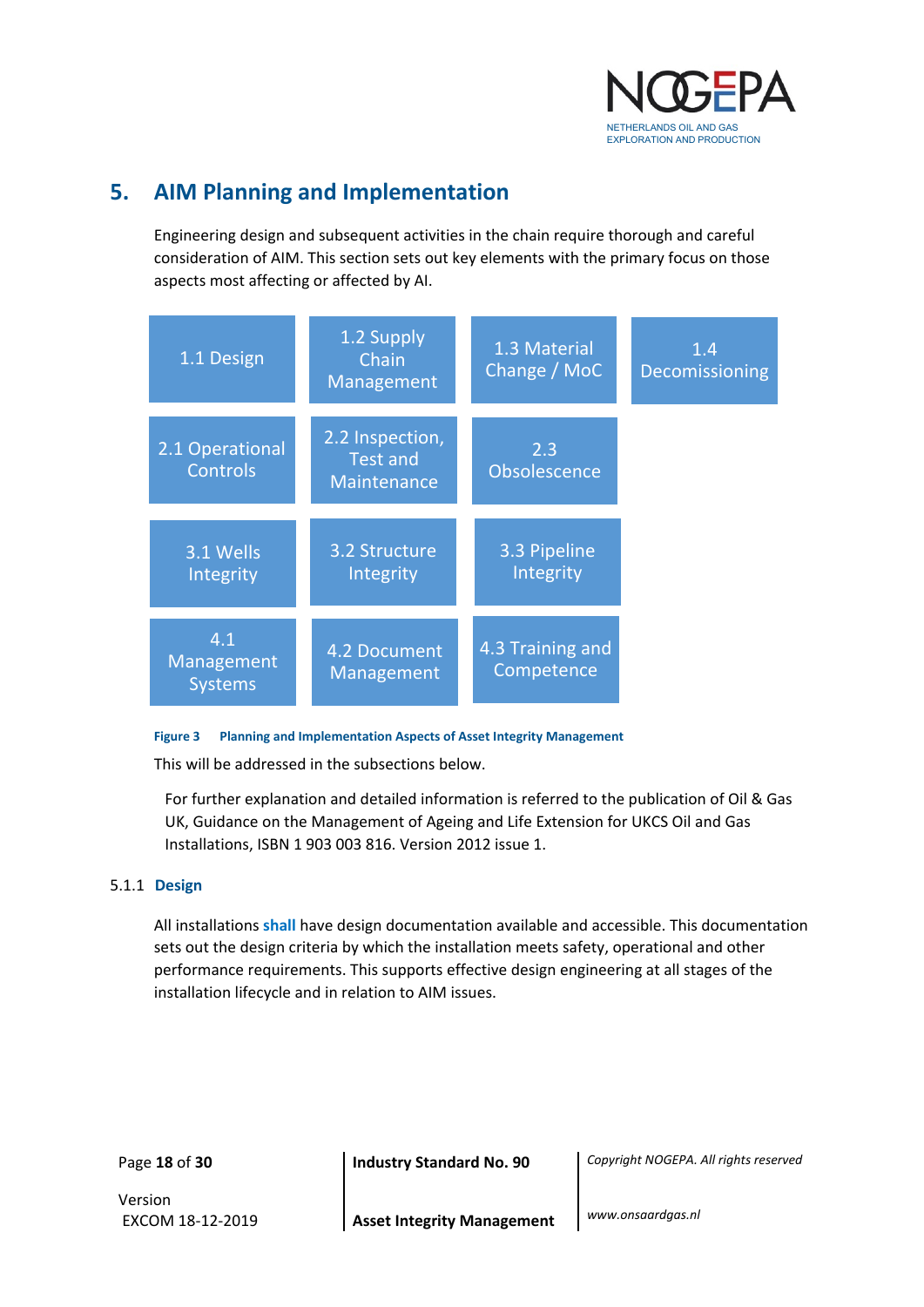

The following aspects require attention:

- The original design **shall** align with the anticipated service life and be factored into all design considerations.
- The design documentation will be the primary means by which engineers are informed of key requirements and design assumptions, so it is essential that it is maintained and up-to-date.
- The design documentation must be controlled to ensure that only current documentation is accessible to users.
- The design documentation **should** be reviewed and endorsed by relevant technical authorities to ensure that the design basis remains aligned with Life of Field strategies and AIM.
- Design documentation **should** be organized in such a way as to be readily accessible for reference by relevant personnel.
- Design documentation **should** be subject to audit and review.
- Independent SECE verification & Well examination

All engineering activity undertaken throughout the anticipated service life of an installation **should** properly address AI considerations. Engineers **should** be kept informed of AI-related decisions and plans, and factor those into modifications and other forms of engineering activity to achieve good alignment. Particular areas of focus will be modification interfaces between new and ageing equipment, and where inspection has shown some degradation to the existing systems compared to design assumptions.

### <span id="page-18-0"></span>5.1.2 **Supply Chain Management**

Supply Chain Management **should** align with the AIM cycle and associated engineering, inspection, testing and maintenance to ensure that AI considerations address the following:

- Ensure that to the extent possible, procured items have a service life and supplier support commitment that takes into account the installation lifecycle business plans, with a focus on Quality Assurance (QA) and Quality Control (QC) of materials/products/services delivered.
- Identify and respond appropriately to potential obsolescence issues such as critical spares availability and changes to level of vendor support.
- Support effective ongoing inspection, maintenance, testing, repair or replacement of plant and equipment.
- Ensure proper Spares management

Version

Page **19** of **30 Industry Standard No. 90** *Copyright NOGEPA. All rights reserved*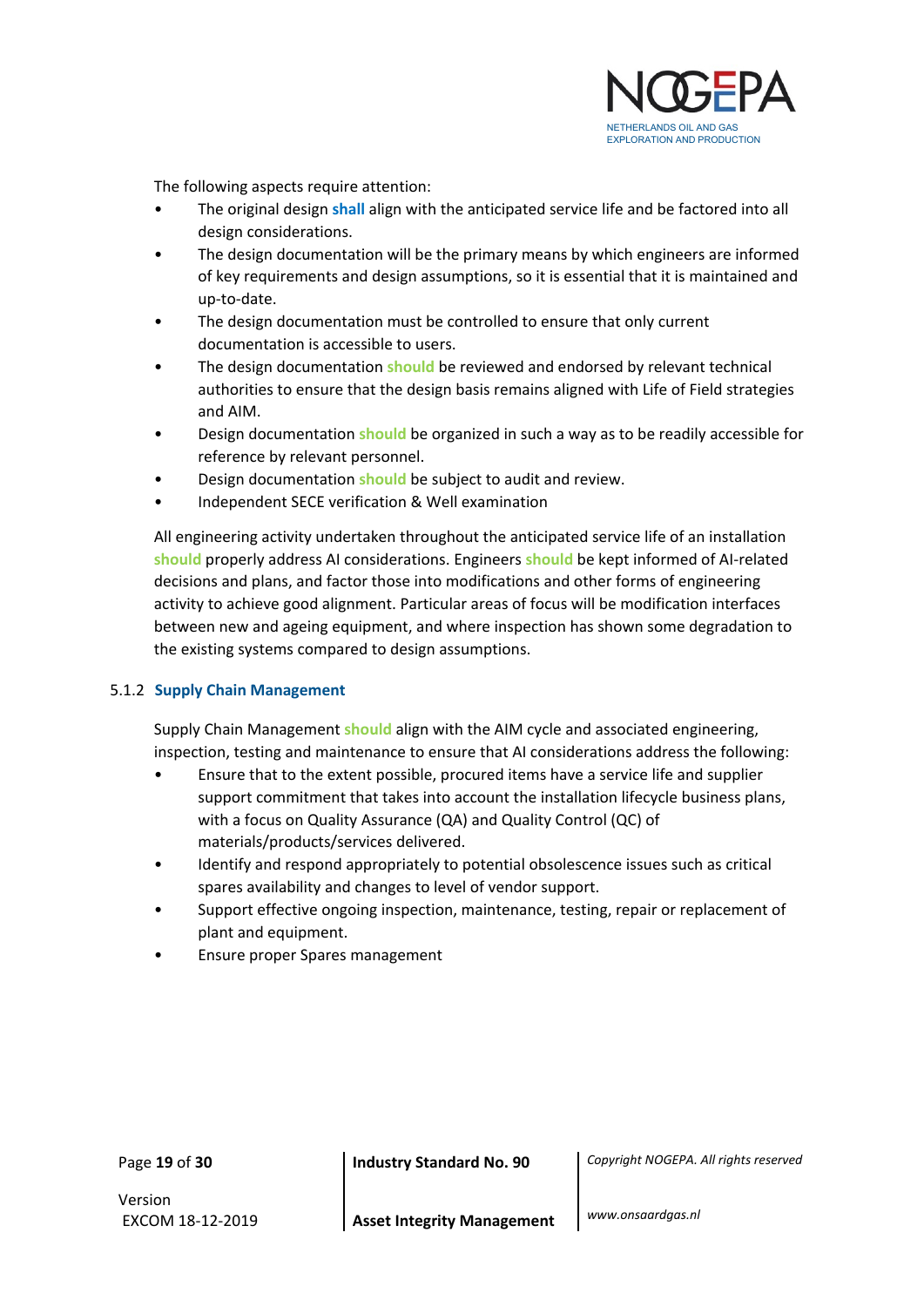

#### <span id="page-19-0"></span>5.1.3 **Material Change**

In relation to AIM, the primary objective of a Material Change process is to ensure that sufficient rigor is applied to AIM and the planning, assessment, documentation, implementation and monitoring of changes affecting an installation or operation so that any potentially adverse effects of or on AI are identified and managed effectively, as part of their Health & Safety Management System. Cross-functional disciplines such as operations, facilities, maintenance, planning and HSE **should** be involved in the Material Change.

In case of installation lifetime extension, review of the associated maintenance system(s) is recommended and, if required, an action plan **should** be drafted and implemented timely to cater to changing circumstances, with all related Safety & Environmental Critical Elements (SECE) to be identified and assessed. Such change(s) to the installation should follow the working practices in this Standard.

If the Material change effects the Major hazards and/or the SECE's as identified in the Report on Major Hazards or to the Well architecture as identified in the Well notification, Independent verification of the Material change shall be performed. [ST083, ST048, ST042, ST049]

- a. Plant & Equipment (Including Critical Software)
- b. Processes, Procedures and Programs
- c. Regulatory & Industry

### <span id="page-19-1"></span>5.1.4 **Decommissioning**

All platforms will require decommissioning. Experience has shown that this could involve several years of additional operation post production depending on complexity, removal strategy and resource availability.

Accordingly service life requirements and maintenance strategies for identified critical components must take into account the decommissioning phase which will include well Plug & Abandonment (P&A), hydrocarbon cleaning and isolation of systems prior to the final removal.

Elements typically key to this phase are structural components including safe access, cranes, drill equipment, power generation and safety & environment critical equipment.

#### <span id="page-19-2"></span>5.2.1 **Operational Control**

Listed below are examples of operational controls established to ensure that plant and equipment continue to be operated within specified safe working design envelopes.

Each of these elements can be impacted by ageing or obsolescence issues as part of AIM and must be continuously assessed against the requirements of Life of Field requirements

Page **20** of **30 Industry Standard No. 90** *Copyright NOGEPA. All rights reserved*

Version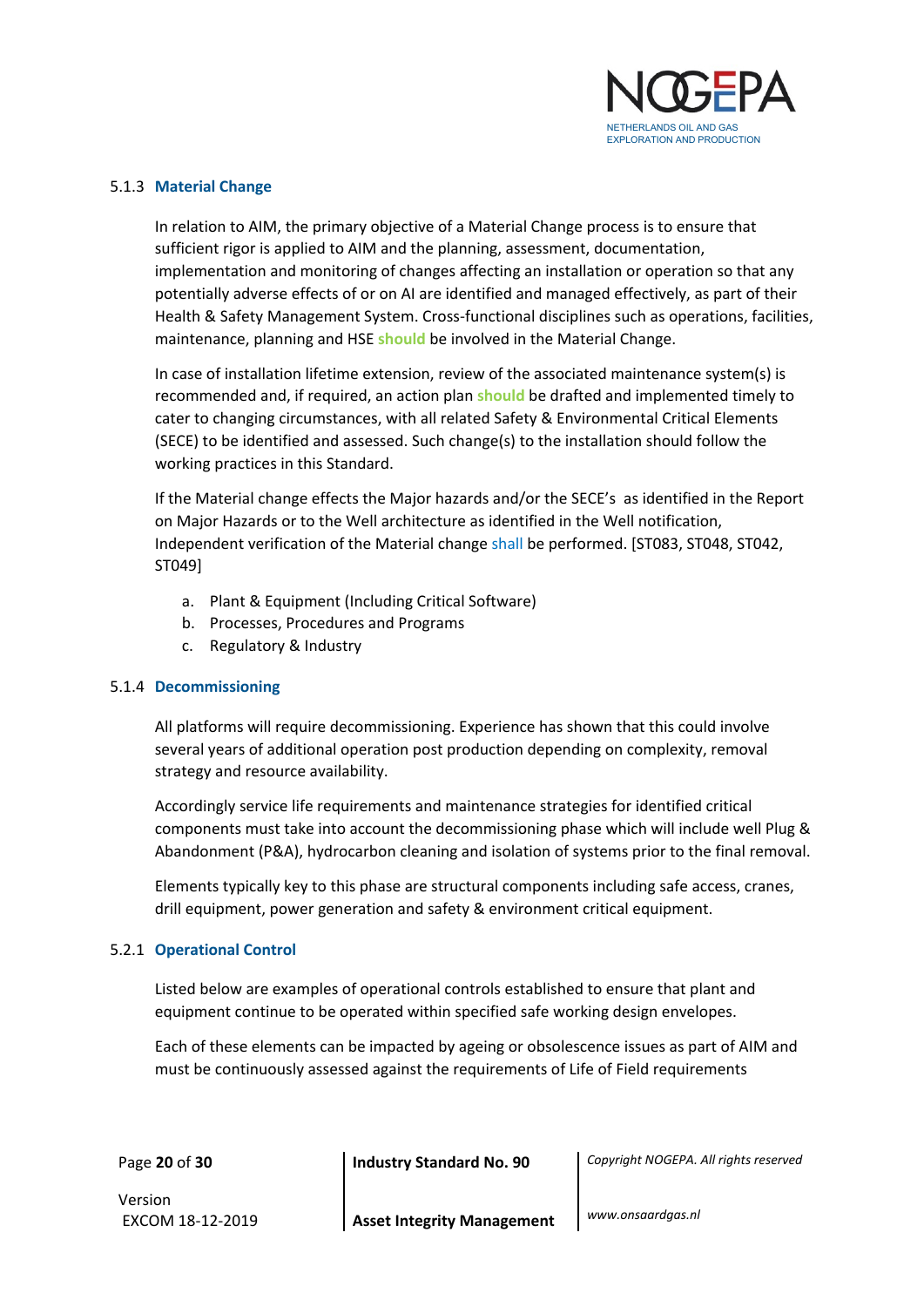

including new technologies, improved standards and best practice; and reservoir performance such as changes in flow rate, temperature, pressure and fluid composition.

Operational controls identified as a SECE's, shall be subject of Independent verification.



- People aspects, e.g.:
- Documentation, e.g.:
- Software, e.g.:
- Hardware, e.g.:

### <span id="page-20-0"></span>5.2.2 **Inspection, Testing and Maintenance**

An important element of AIM is the assessment of the changing condition of an installation.

This is achieved by:

- Inspection
- **Testing**
- **Maintenance**
- Condition monitoring systems

of its integrity throughout an installations' life.

Page **21** of **30 Industry Standard No. 90** *Copyright NOGEPA. All rights reserved*

Version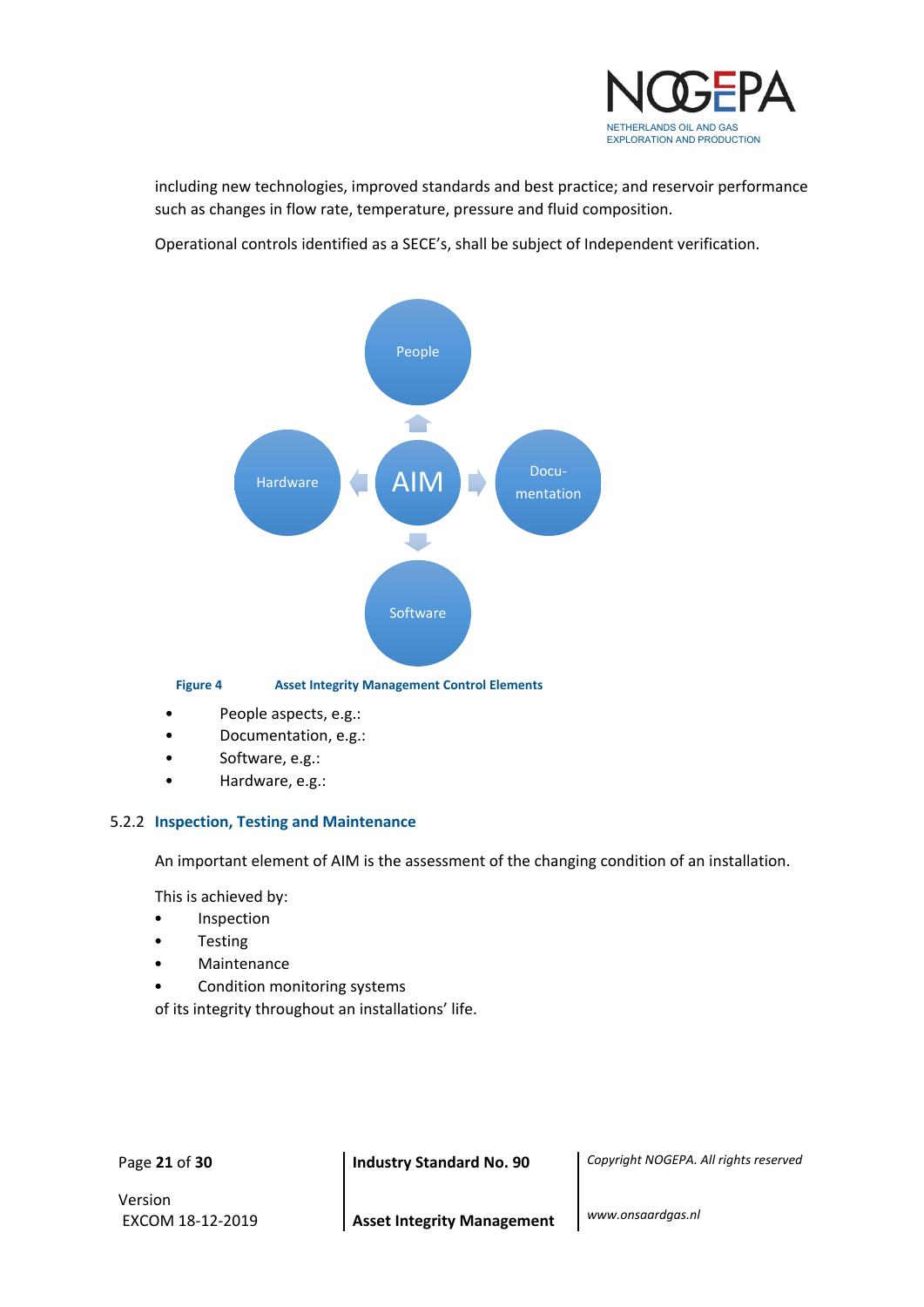



#### **Figure 5** *Asset Integrity: Role of Inspection, Testing, Maintenance, CMS*

This requires a systematic approach supported by timely repairs, replacements and restoration of installation condition so that the installation remains fit for its operational purpose and that safety & environmental critical performance is maintained throughout installations' life.

The management of inspection, testing and maintenance must be a continuous learning process that targets the degradation mechanisms that will affect plant and equipment and an installations' Safety & Environmental Critical Elements (SECEs) and their subsystems and components. The process **should** anticipate, assess and respond to degradation risks including all forms of corrosion, erosion, fatigue and all other failure mechanisms presenting risks to an installation so that deterioration is detected and addressed before failure can occur.

The inspection testing and maintenance elements/parts/processes that support this approach are indicated below, for consideration:

- Installation Register
- Integrity Risk Assessment
- Inspection, Testing and Maintenance program
- Planning and Scheduling
- Task Implementation
- Reporting results and defects/anomalies
- Defect/Anomaly/Assessment & Corrective Actions
- Inspection, Testing and Maintenance program review
- Installation Improvement Updates and program improvements

Page **22** of **30 Industry Standard No. 90** *Copyright NOGEPA. All rights reserved*

Version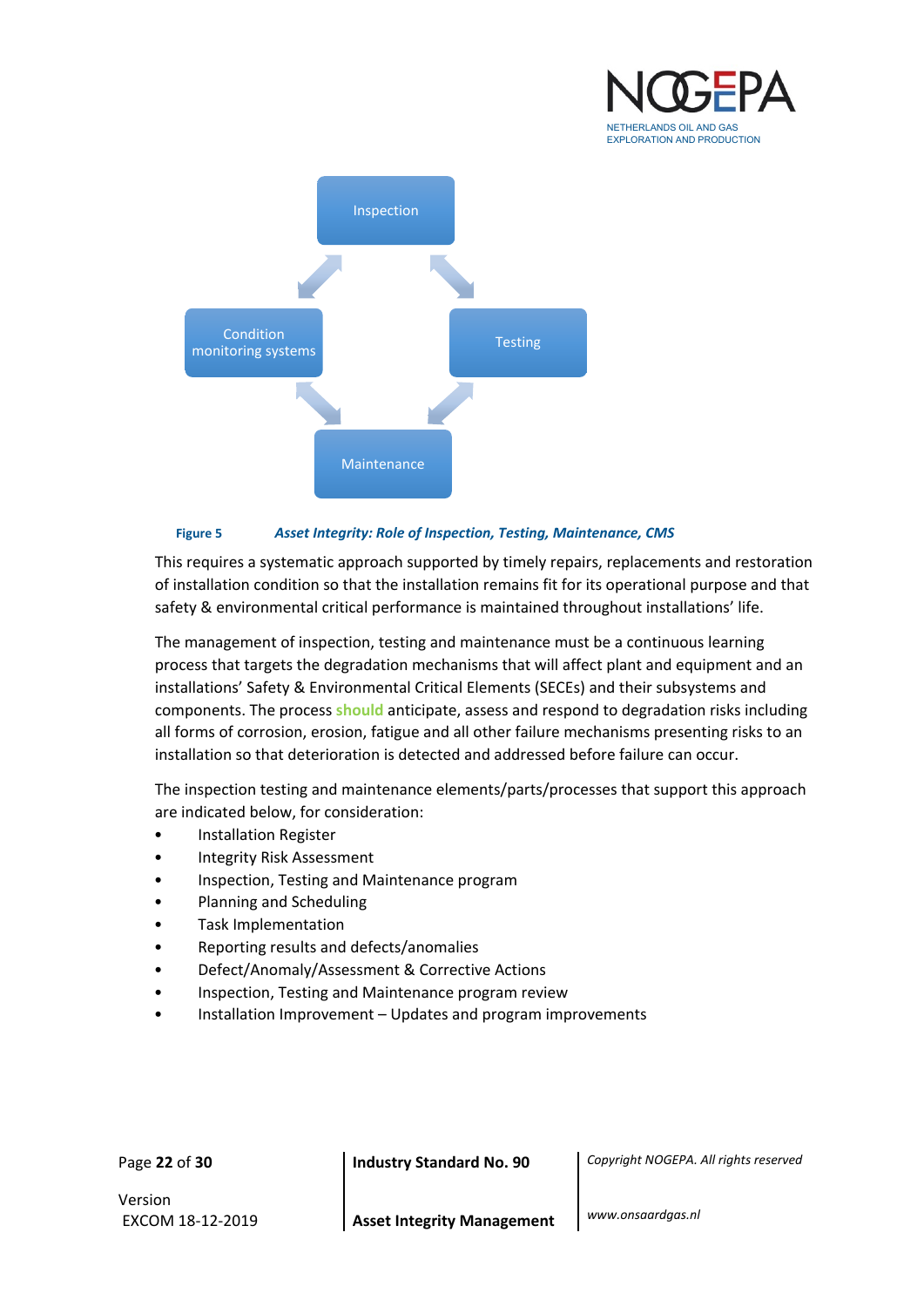

An Installation Register (IR) **should** be available to include information on all permanent and temporary parts/equipment that are relevant to AIM. The IR **should** form a central database in which the status and all changes to (parts of) the installation are logged and kept ongoing, with easy access for all staff involved in AIM. The IR is preferably directly linked to the relevant inspection, testing and maintenance processes described above.

The schedule of SECE examination and testing shall be subject of Independent verification.

### <span id="page-22-0"></span>5.2.3 **Obsolescence**

Obsolescence can be defined as systems or components passing out of usefulness as a result of changes in knowledge, standards, technology or needs. Obsolescence is typically characterized by the absence of necessary spares and technical support in the supply chain. This can also occur due to changes in standards or technology, but excludes physical deterioration. In reality, for equipment related to the production of oil and gas, this typically can result from any of the following (or a combination of more than one) factors:

- Vendors will no longer support equipment.
- Vendors are out of business.
- Spare parts are no longer available.
- Upgrades have been made to software systems.
- Equipment functionality no longer meets industry requirements or standards.

The operator's organization **should** be aware of current and potential obsolescence areas affecting the installation so that suitable plans can be developed to deal with issues, minimizing unplanned/ unexpected problems. Note that obsolescence should not necessarily be considered synonymous with age, as it is possible for relatively young equipment to suffer obsolescence issues. Where obsolescence issues are noted but no action is taken, it is important that the reason is documented and properly risk assessed.

All action resulting from obsolescence issues should be identified, planned and executed as detailed elsewhere in this document.

### <span id="page-22-1"></span>5.3.1 **Wells Integrity**

Wells Integrity (WI) can be defined as the ability of the well(s) to perform its required function effectively and efficiently whilst protecting Health, Safety and the Environment, in line with the definition of AI.

Wells Integrity Management (WIM) is the means to ensure that the people, systems, processes and resources that deliver integrity are in place, in use and will perform when required over the whole lifecycle of the well(s), in line with the definition of WI.

Page **23** of **30 Industry Standard No. 90** *Copyright NOGEPA. All rights reserved*

Version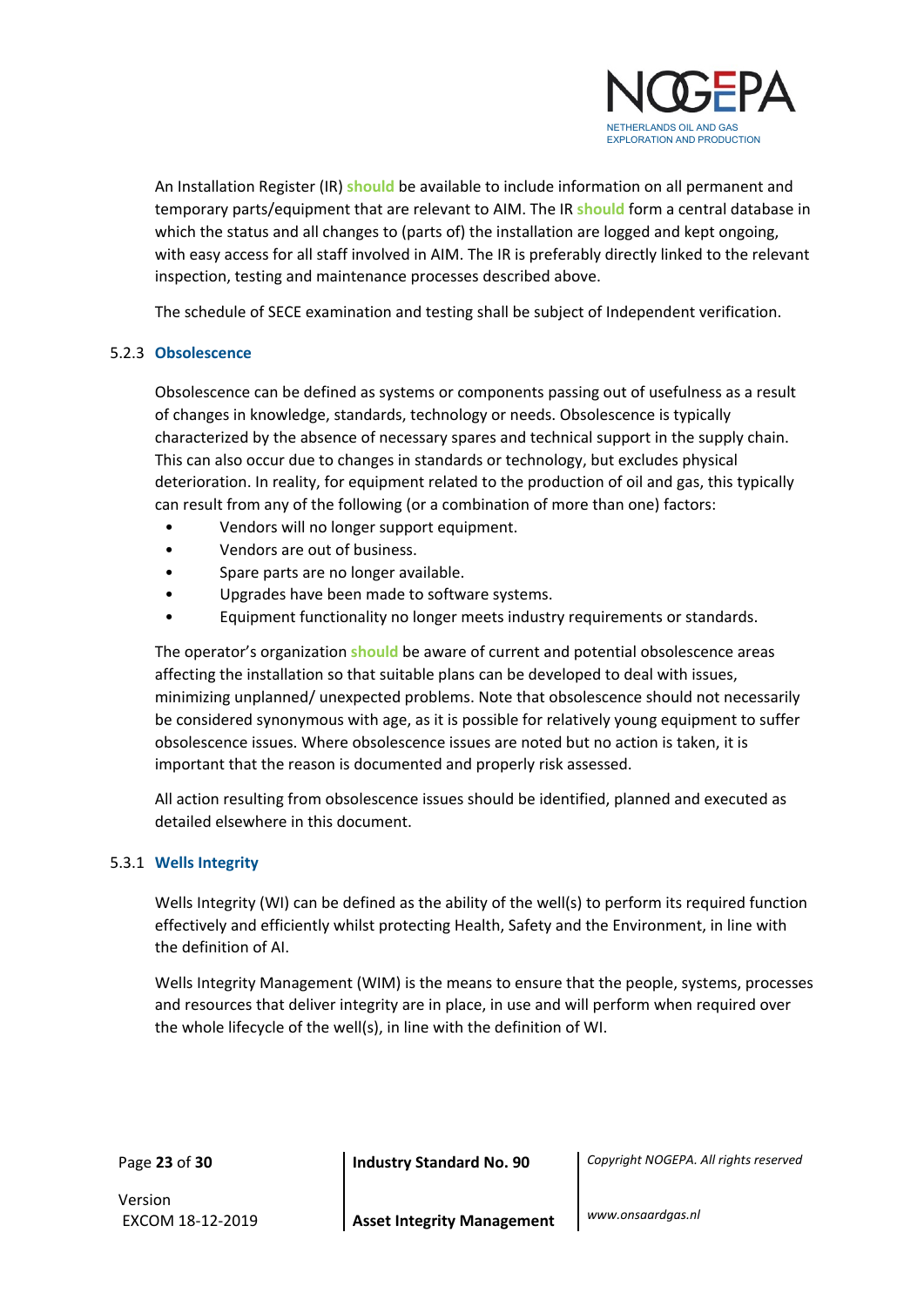

WIM encompasses the physical condition of the well(s) as well as the necessary organization and activities needed to avoid the possibility of failure, which potentially can result in serious incidents.

Well Design (Architecture) and well control measures identified as a SECE shall be subject of Independent verification.

Risk mitigation related to the following activities/operations/conditions must be addressed, but is not limited to, for consideration:

- Wells without normal annuli behavior
- Well barriers for drilling and workover operations
- Barriers on completed wells
- Periodical tests/maintenance of surface wellhead/Xmas tree valves and subsurface safety valves

WIM provides the guideline on how the various actors are involved in the well(s) activities. It is important to have an overview of the WI of all wells at all times.

Deliverables (not limited to), for consideration:

- Organization scheme (responsibilities and accountabilities)
- Risk assessment
- Identification of all elements considered to be safety critical
- Test/inspection/maintenance schedule per well
- Data management structure
- Meeting structure and communication to address possible constraints in well integrity
- Well examination

### <span id="page-23-0"></span>5.3.2 **Structures Integrity**

Structures Integrity (SI) can be defined as the ability of a structure (e.g. platform or subsea) to perform its required function effectively and efficiently whilst protecting Health, Safety and the Environment, in line with the definition of AI.

Structures Integrity Management (SIM) is the means to ensure that the people, systems, processes and resources that deliver integrity are in place, in use and will perform over the whole lifecycle of the structure(s), in line with the definition of SI.

SIM encompasses the physical condition of the structure(s) as well as the necessary organization and activities needed to avoid the possibility of failure, which potentially can result in serious incidents. Besides the physical condition of the structure(s), SIM also encompasses the management of mitigation measures against external risks and emergency response.

Structure sections identified as a shall be subject of Independent verification.

Page **24** of **30 Industry Standard No. 90** *Copyright NOGEPA. All rights reserved*

Version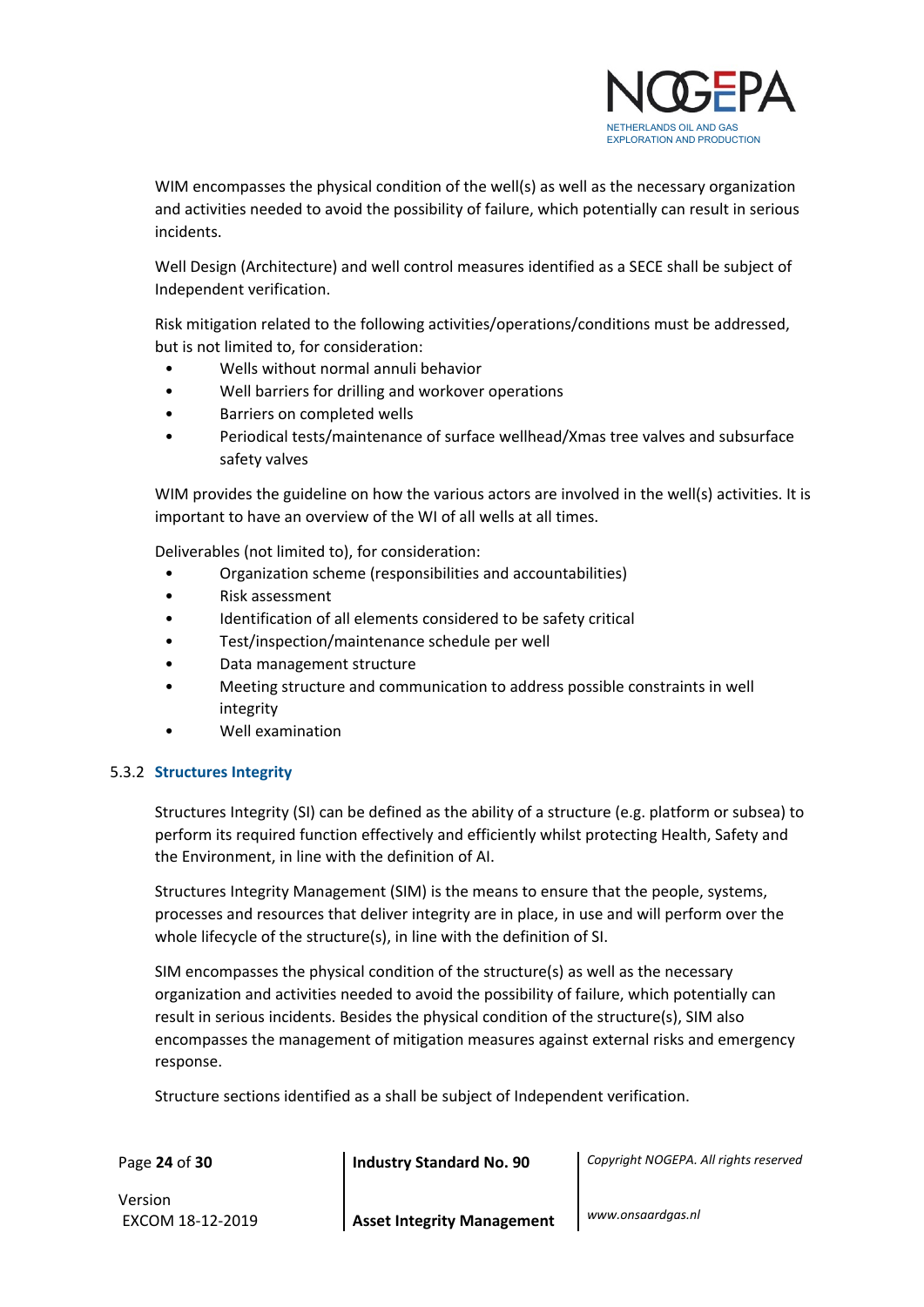

Risk mitigation related to the following activities/operations/conditions must be addressed, but is not limited to, for consideration:

- Review of design and installation requirements strength + fatigue calculations)
- Corrosion management
- Periodical inspection in compliance with permitting prescriptions

SIM provides the guideline on how the various actors are involved in the structure(s) activities. It is important to have an overview of SI at all times.

Deliverables (not limited to), for consideration:

- Organization scheme (responsibilities and accountabilities)
- Risk assessment
- Test/inspection/maintenance schedule per structure
- Data management structure
- Independent SECE verification

### <span id="page-24-0"></span>5.3.3 **Pipeline Integrity**

Pipeline Integrity (PI) can be defined as the ability of pipeline(s) to perform their required functions effectively and efficiently whilst protecting Health, Safety and the Environment, in line with the definition of AI.

Pipeline Integrity Management (PIM) is the means to ensure that the people, systems, processes and resources that deliver integrity are in place, in use and will perform over the whole lifecycle of the pipeline(s), in line with the definition of PI.

PIM encompasses the physical condition of the pipeline(s) as well as the necessary organization and activities needed to avoid the possibility of failure, which potentially can result in serious incidents. Besides the physical condition of the pipeline, PIM also encompasses the management of mitigation measures against external risks, emergency response and the suitability, resp. control of the qualitative specification(s), of the product(s) transported.

Pipelines identified as a SECE shall be subject of Independent verification.

Version

Page **25** of **30 Industry Standard No. 90** *Copyright NOGEPA. All rights reserved*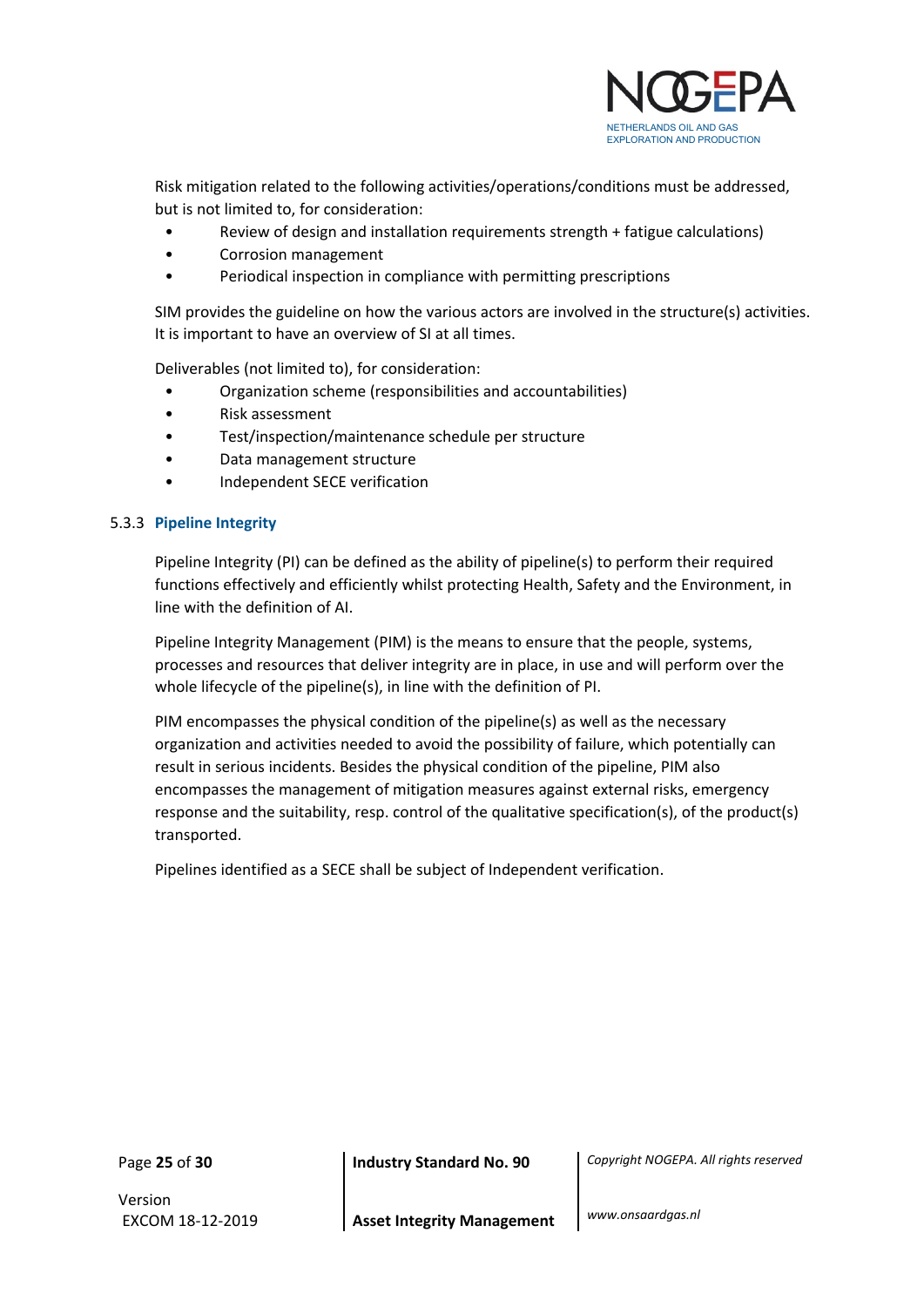

Risk mitigation related to the following activities/operations/conditions must be addressed, but is not limited to, for consideration:

- Review of design and installation requirements
- Flow assurance (e.g. slug management, pipeline cleaning)
- Corrosion management (internal and external)
- Periodical pipeline inspection in compliance with permitting prescriptions
- Periodical test and maintenance of safety systems
- Quality monitoring of (the specifications of the) product transported

PIM provides the guideline on how the various actors are involved in the pipeline(s) activities. It is important to have an overview of the PI at all times.

Deliverables (not limited to), for consideration:

- Organization scheme (responsibilities and accountabilities)
- Risk assessment
- Test/inspection/maintenance schedule per pipeline
- Data management structure
- Independent SECE verification

### <span id="page-25-0"></span>5.4.1 **Management Systems**

Operators **should** have management systems based on national or international norms.

Operators **should** review existing management systems and related processes to ensure that AI factors impacting integrity management are addressed explicitly where appropriate, or made integral to other aspects of HSE and business management systems. Operators developing new or significantly revised management systems **should** take the opportunity to ensure that AI features to an appropriate degree in such systems.

### <span id="page-25-1"></span>5.4.2 **Operational Documentation / Document Management**

Operators **should** be able to demonstrate that relevant, up-to-date documentation is readily accessible by maintaining an effective Document Management System.

A proper Document Management System **should** include, at least:

- Clearly defined criteria to develop and revise documents
- Allocated responsibilities and authorities to review and issue documents
- Established arrangements to issue, access and withdraw documents
- Information on the Document Management System, in particular if a certain system of standard is followed
- Arrangements to ensure that documentation is revised and updated to reflect ` changes in organization, systems, equipment, etc.
- Arrangements and responsibilities to withdraw and retain obsolete documents

Page **26** of **30 Industry Standard No. 90** *Copyright NOGEPA. All rights reserved*

Version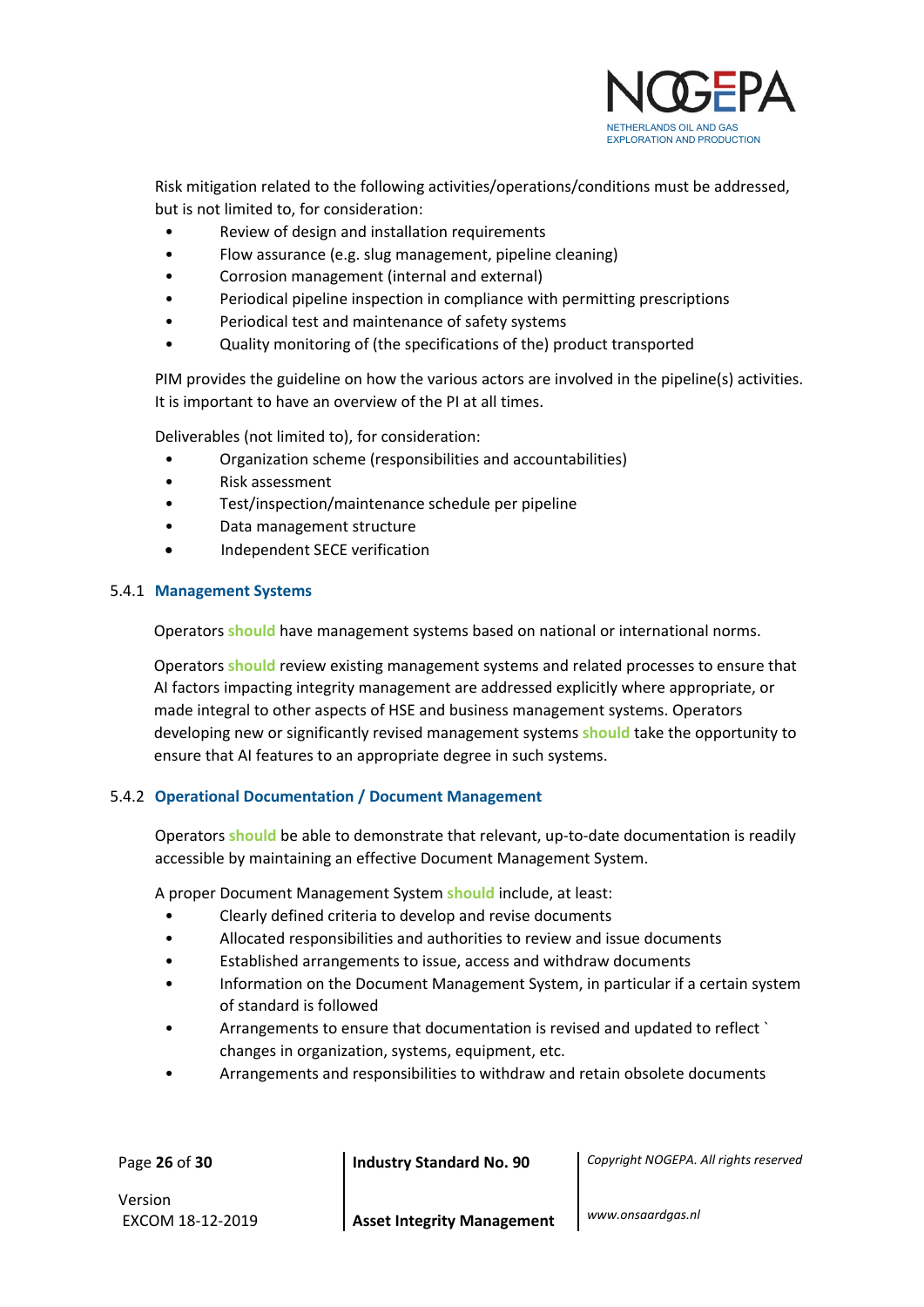

#### <span id="page-26-0"></span>5.4.3 **Training and Competence**

Personnel responsible for managing, inspecting, maintaining and assuring integrity of plant and equipment **should** have a demonstrable understanding of ageing mechanisms and mitigation measures. Basic professional and technical competence should be supplemented where necessary with training in the management of ageing. Training can be applied in different forms such as via industry work groups, seminars and formal training courses both within and outside the industry.

Competence levels **should** be maintained to account for changes in technology and standards, for example, so that personnel have a current understanding of AI issues and the management thereof.

Version

Page **27** of **30 Industry Standard No. 90** *Copyright NOGEPA. All rights reserved*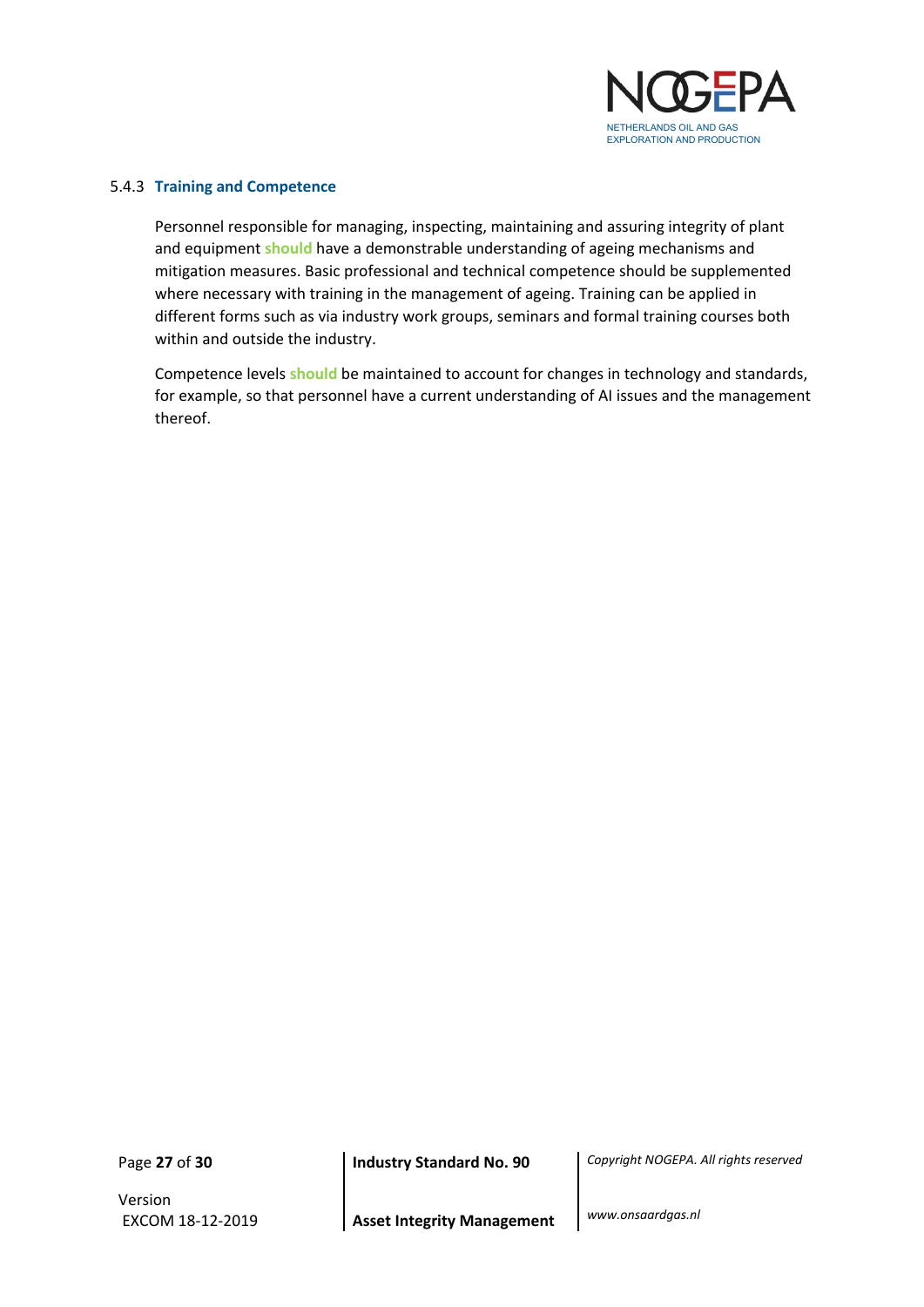

### <span id="page-27-0"></span>**6. AIM Monitoring Audit and Review**



Operators **should** have monitoring, audit and review arrangements in place as part of their HSE or related management systems. Steps **should** be taken to ensure that these processes adequately provide for AIM. This chapter offers guidance on the key elements of approaches to assure AIM processes and status. In addition to monitoring, audit and review, the paragraph also provides guidance on other critical aspects of overall performance management.

Operators shall establish and implement schemes for Independent verification to perform an assessment and confirmation of the validity of SECE's as mentioned in the Report on Major Hazards and Well architecture.



Version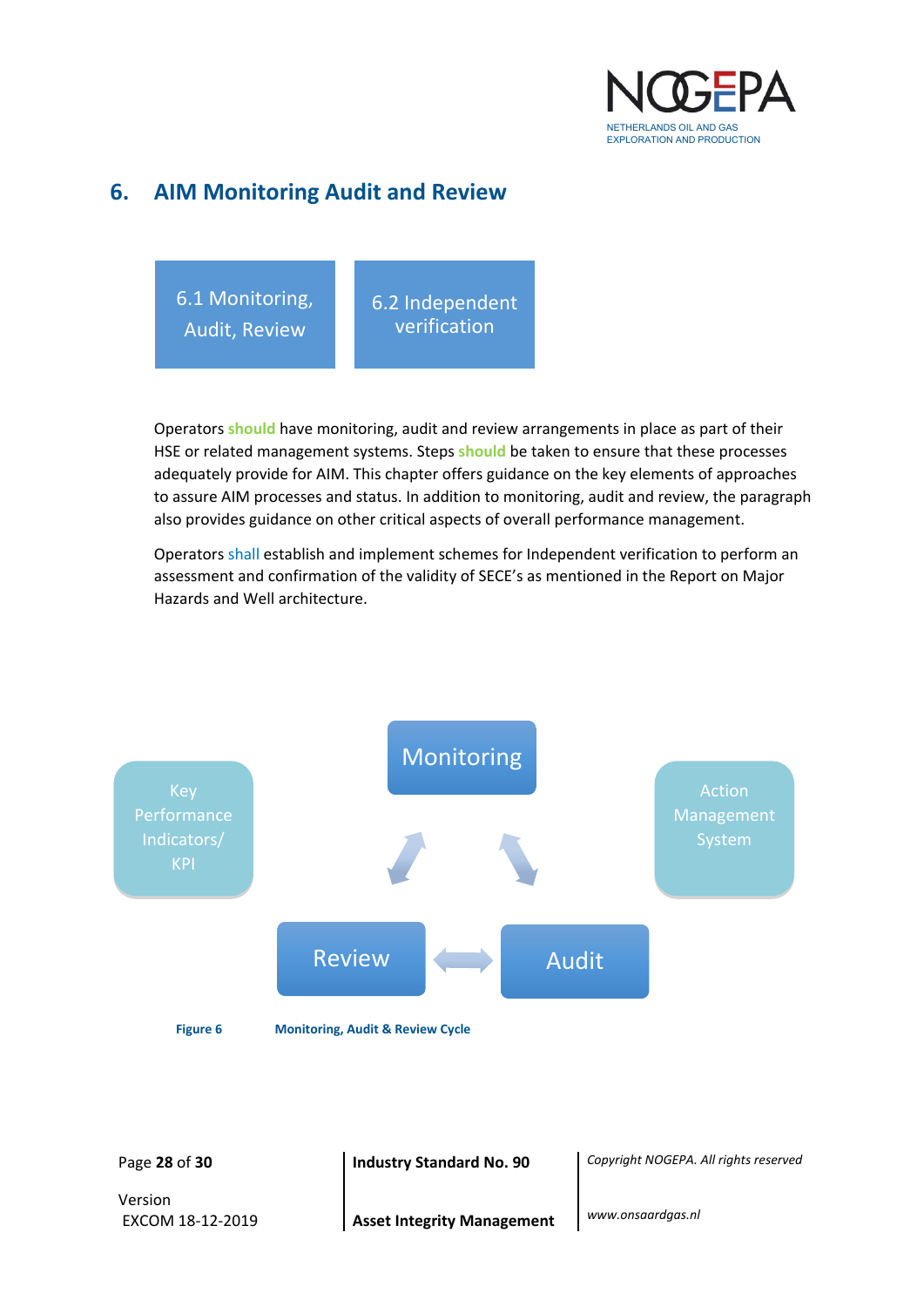

### <span id="page-28-0"></span>6.1.1 **Monitoring**

Monitoring processes will provide reasonable assurance that there is compliance with AIM arrangements and that the arrangements continue to be effective in practice.

### <span id="page-28-1"></span>6.1.2 **Audit**

Operator management systems **should** include a requirement for audit as part of internal assurance processes. Audits will typically be carried out by competent personnel.

- Audits **should** assess compliance with documented AIM processes, and on another level **should** assess the effectiveness of those processes in managing AI.
- The operator management program **should** also include audit of third parties (e.g. key suppliers and contractors) who are influential in AIM.
- Audits of operator management systems and practices by external parties (e.g. certification bodies) will address AIM-related matters to the extent that these are features of the management system being audited.

### <span id="page-28-2"></span>6.1.3 **Review**

Management review processes **should** provide a reliable overview of AIM by assessing outputs from monitoring and auditing activities to assure that AI is well managed or to identify and address areas for improvement

#### <span id="page-28-3"></span>6.1.4 **Key Performance Indicators**

Operators typically have Key Performance Indicators (KPIs) in place to help evaluate HSE operational performance against defined leading and lagging indicators. These arrangements **should** include KPIs designed to monitor and measure the effectiveness of AIM.

### <span id="page-28-4"></span>6.1.5 **Action Management System**

Arrangements **should** be in place to ensure that all related corrective or improvement actions arising from monitoring, audit and review above are recorded, documented and tracked to closure.

#### <span id="page-28-5"></span>6.1.6 **Lessons Learned**

AIM-related lessons learned from assurance activities or from incidents **should** be captured and communicated within the operator's organization and across the wider industry as necessary.

Version

Page **29** of **30 Industry Standard No. 90** *Copyright NOGEPA. All rights reserved*